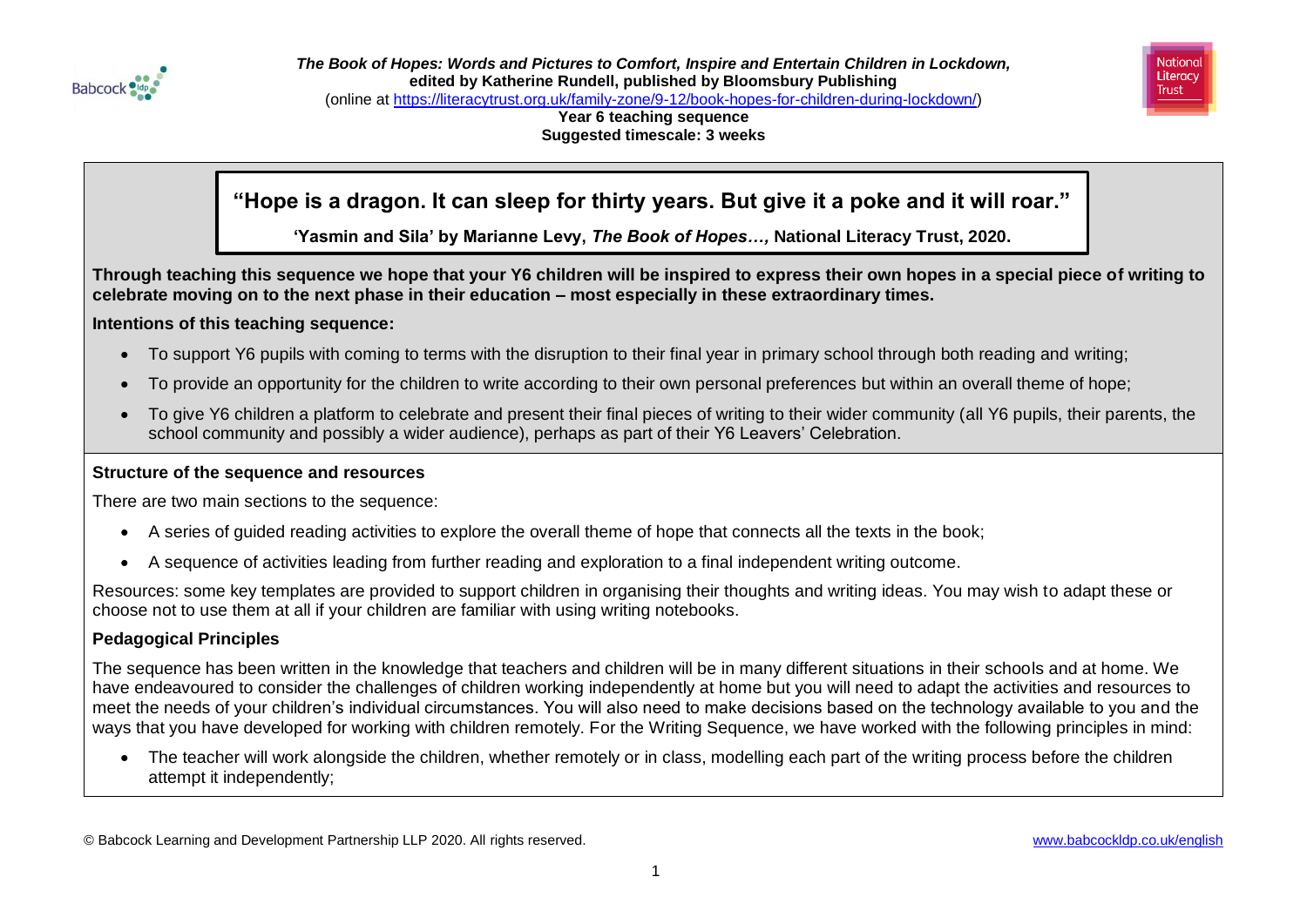



(online at [https://literacytrust.org.uk/family-zone/9-12/book-hopes-for-children-during-lockdown/\)](https://literacytrust.org.uk/family-zone/9-12/book-hopes-for-children-during-lockdown/)

### **Year 6 teaching sequence Suggested timescale: 3 weeks**

- Each key part of the sequence will include resources to scaffold the children's responses to support them in organising their thoughts and ideas;
- Alternatively, each child will have their own notebook for recording their work as they move through the sequence as their very own Book of Hopes;
- Each child will have a Writing Buddy in a different 'pod' or 'bubble' that they can keep in contact with to share their ideas, get support and feedback;
- There will be wider opportunities for children to share their ideas and ongoing writing as they work towards the outcome.

### **Things to consider before you start**

- How will you be able to model key activities? For example, online live lessons, recorded clips, when children are in class in rotating pods/bubbles, etc.
- Will you provide notebooks for children to use as they work? If not, how will they organise and store their work?
- How will you set up the Writing Buddies and how will children communicate with one another?
- How will the class community be able to share their ideas and snippets of writing? For example, [Padlet,](https://en-gb.padlet.com/) online platforms, school website, through class whiteboard screens when they are in school, etc.
- How do you intend to share the final outcomes? For example, as part of a wider online Y6 Leavers' Celebration, uploaded documents and readings on part of your website, as a recorded online celebration of writing, etc.

### **Choices of texts and ideas for possible outcomes**

The texts we have chosen for the Writing Sequence are grouped loosely by linked ideas. However, there are many other wonderful texts in this book that we have missed out. If other texts or a particular genre would particularly suit your Y6 class, then please substitute our suggestions and adapt the activities accordingly.

NB: On the accompanying **Y6 Text List**, we have indicated which texts have been used for the Y7 unit so if you use alternative texts to the ones suggested, you may wish to avoid those.

Children's outcomes may be in the form of narrative story in any genre, poetry or possibly non-fiction. Our idea is that children should have as much freedom as possible to express themselves in writing in the way that suits them best.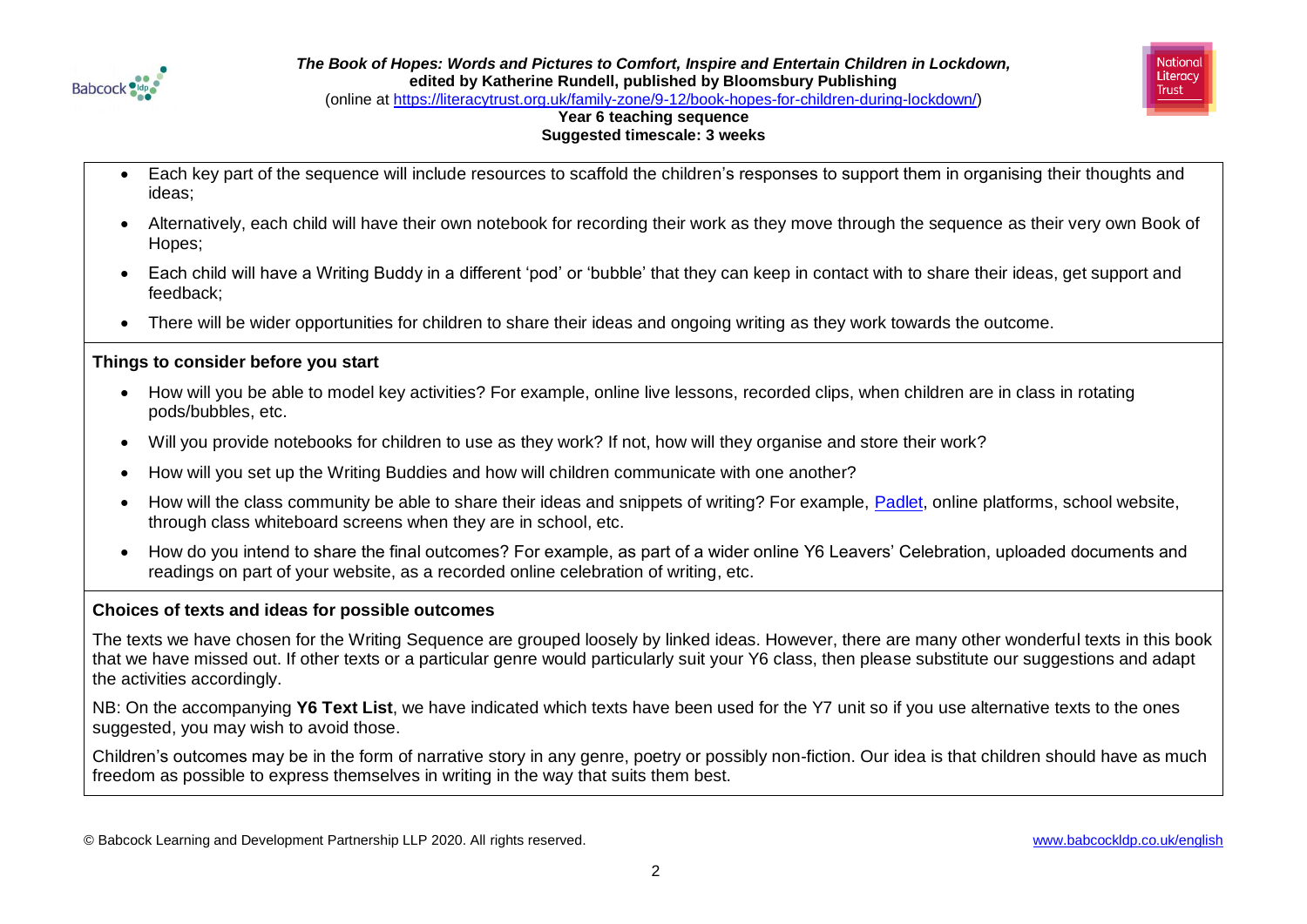



(online at [https://literacytrust.org.uk/family-zone/9-12/book-hopes-for-children-during-lockdown/\)](https://literacytrust.org.uk/family-zone/9-12/book-hopes-for-children-during-lockdown/)

**Year 6 teaching sequence Suggested timescale: 3 weeks**

## **Y6 Text List: Reading and Writing Sequences**

| <b>Guided reading</b>                                          |                                                                                               |  |  |
|----------------------------------------------------------------|-----------------------------------------------------------------------------------------------|--|--|
| <b>Text</b>                                                    | <b>Notes</b>                                                                                  |  |  |
| Stronger than Magic, Cerrie Burnell, p.173                     | Theme of hope explored through traditional stories; great for making other links thematically |  |  |
| Blanket, Nicola Skinner, p.204                                 | Metaphorical treatment of hope                                                                |  |  |
| <b>Writing categories/themes</b>                               |                                                                                               |  |  |
| Home and family                                                |                                                                                               |  |  |
| Text                                                           | <b>Notes</b>                                                                                  |  |  |
| Searching for Treasure, Annabel Pitcher, p.43                  | Narrative recount: an account of engaging with a younger sibling in imaginary play            |  |  |
| Balcony Picnic, Michelle Magorian, p.47                        | Poetry: although written years ago, this unusual picnic relates to our current unusual times  |  |  |
| A New Sun Up, Ben Bailey Smith, p.229                          | Narrative story: a dog's perspective on lockdown and a new baby in the family                 |  |  |
| The Greatest Gift, Maz Evans, p.253                            | <b>Poetry:</b> the toys in lockdown wait for the children to play                             |  |  |
| My First Expedition to the Wilderness, Ed Clarke, p.287        | <b>Narrative recount:</b> the experience of sleeping alone in a tent in the garden            |  |  |
| <b>Encounters with nature</b>                                  |                                                                                               |  |  |
| <b>Text</b>                                                    | <b>Notes</b>                                                                                  |  |  |
| Hope or Learning the Language of Birds, Jackie Morris,<br>p.76 | Poetry: a beautiful and moving poem about noticing and appreciating birds and birdsong        |  |  |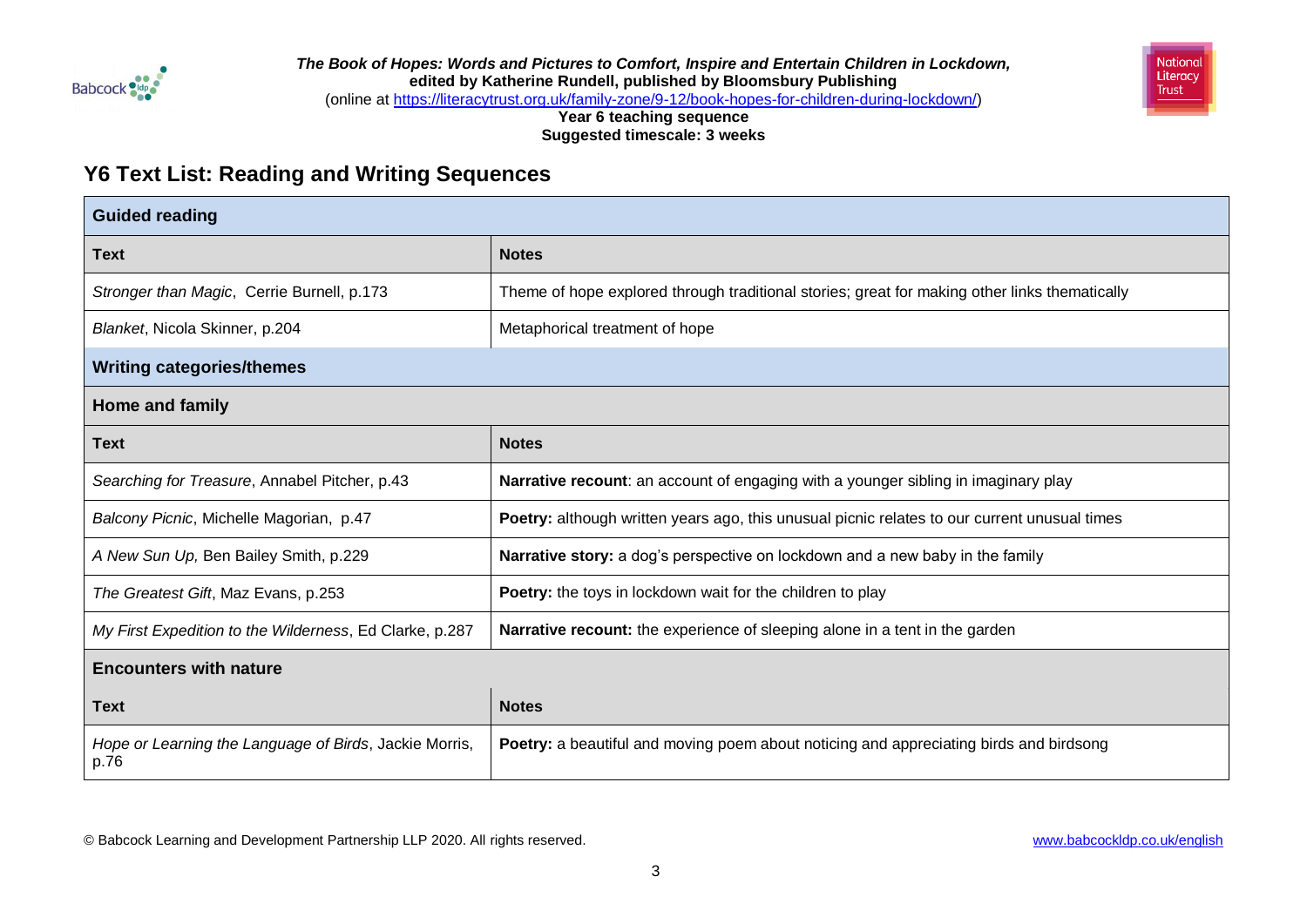



(online at [https://literacytrust.org.uk/family-zone/9-12/book-hopes-for-children-during-lockdown/\)](https://literacytrust.org.uk/family-zone/9-12/book-hopes-for-children-during-lockdown/)

**Year 6 teaching sequence Suggested timescale: 3 weeks**

| Butterfly Field, Jo Cotterill, p.103                            | Poetry: this poem celebrates different species of butterfly                                                            |  |
|-----------------------------------------------------------------|------------------------------------------------------------------------------------------------------------------------|--|
| Hare Time, Piers Torday, p.124                                  | <b>Non-fiction:</b> information about hares                                                                            |  |
| A Golden Visitation, Ed Vere, p.128                             | Narrative recount: the recount of a walk and unexpectedly seeing a hare                                                |  |
| <b>Thoughts and feelings</b>                                    |                                                                                                                        |  |
| <b>Text</b>                                                     | <b>Notes</b>                                                                                                           |  |
| A Song of Gladness, Michael Morpurgo, p.2                       | Narrative story: a moving story about the benefits of building positive relationships with the natural<br>world        |  |
| That Peeling Feeling, Jack Noel, p.114                          | Narrative recount: an introspective account of small things that fascinate                                             |  |
| Me, Swapna Haddow, p.291                                        | Poetry: a reflection on how you can have different feelings about yourself at different times                          |  |
| The Store Full of Magical Things, Rutendo Tavengerwei,<br>p.317 | Poetry: this poem is reminiscent of Kit Wright's The Magic Box, with all sorts of things that could be in<br>the store |  |
| <b>Amazing animals</b>                                          |                                                                                                                        |  |
| <b>Text</b>                                                     | <b>Notes</b>                                                                                                           |  |
| The Naughtiest Cat I Have Ever Known, S. F. Said, p.68          | Narrative recount: the memories a favourite childhood pet and his antics                                               |  |
| Hope is An Ancient Reptile, Sophie Dahl, p.131                  | Narrative recount: the story of a sibling's pet tortoise and his adventures                                            |  |
| Silver, Hilary McKay, p.142                                     | Narrative recount: the story of rescuing a jackdaw that fell down the chimney                                          |  |
| Moses and the Watering Can, William Sutcliffe, p.146            | Narrative recount: the story of a pet cat and a very brave mouse                                                       |  |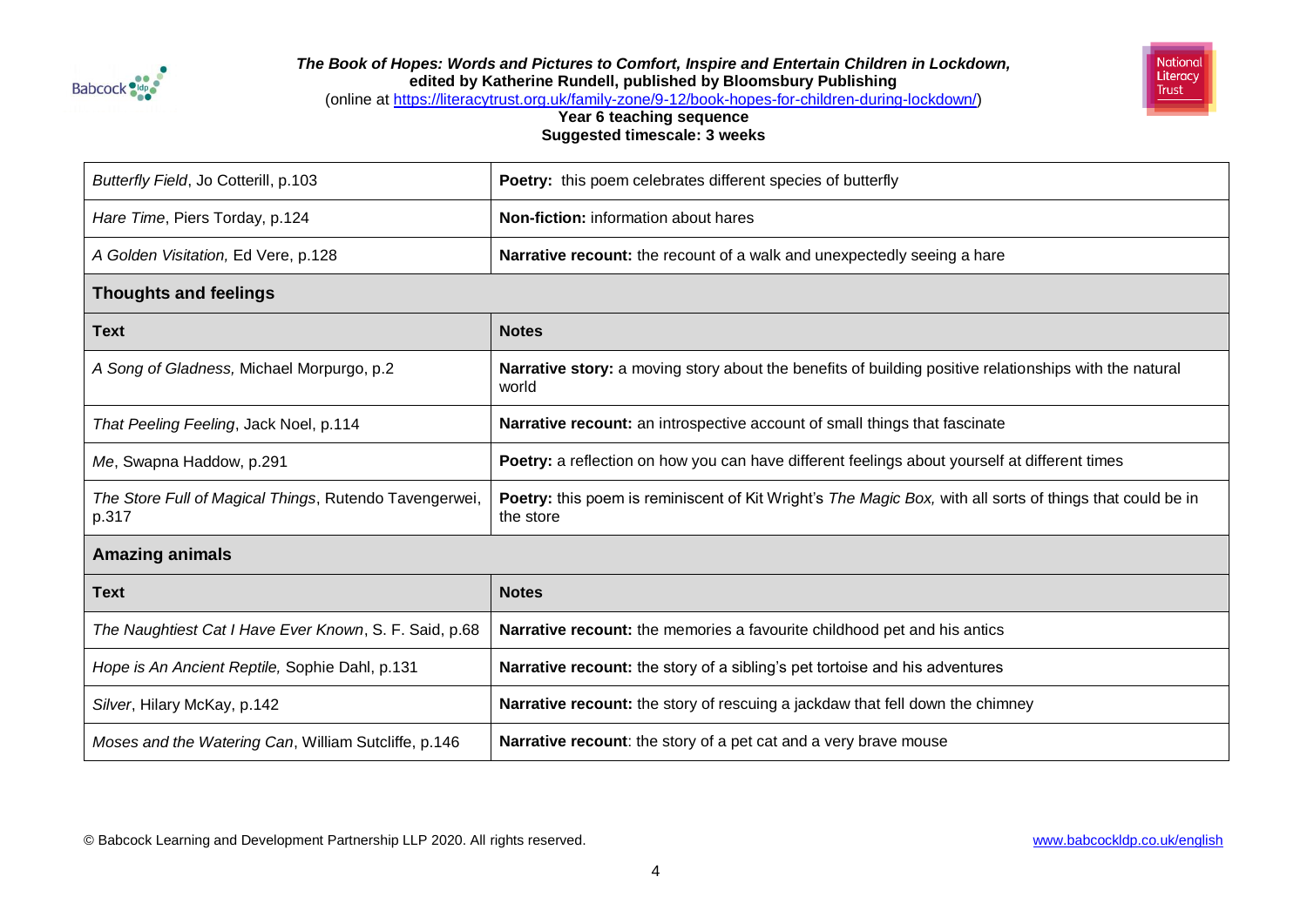



(online at [https://literacytrust.org.uk/family-zone/9-12/book-hopes-for-children-during-lockdown/\)](https://literacytrust.org.uk/family-zone/9-12/book-hopes-for-children-during-lockdown/)

| Just imaginestory ideas                                                                        |                                                                                                                                                                      |  |  |
|------------------------------------------------------------------------------------------------|----------------------------------------------------------------------------------------------------------------------------------------------------------------------|--|--|
| <b>Text</b>                                                                                    | <b>Notes</b>                                                                                                                                                         |  |  |
| A Way to the Stars, David Almond, p.22                                                         | For pupils who can draw/choose images but who are unable to write: create a picture book from his<br>words                                                           |  |  |
| The Domovoi, Zana Fraillon, p.166                                                              | Narrative instructions/description : follow the writer's instructions to imagine your own house spirit                                                               |  |  |
| Box of Pencils, Gillian Cross, p.188                                                           | Narrative story: a story about drawing an imaginary place and inventing a story using a box of pencils<br>and starting from a traditional story opening (Cinderella) |  |  |
| Jeddi's Attic, Aisha Bushby, p.264                                                             | Narrative recount: create and explore an imaginary world from what you find in the attic                                                                             |  |  |
| Perchance to Dream, Chris Riddell p.321                                                        | Picture stimuli: write a story using images drawn by Chris Riddell as the inspiration                                                                                |  |  |
| Hunters of Hope, Lissa Evans, p.326                                                            | Narrative story or poetry: a range of ideas for a story or poem about hope                                                                                           |  |  |
| My Favourite Game, Harriet Muncaster, p.329                                                    | Narrative story: create a miniature character and take it on an adventure                                                                                            |  |  |
| A selection of other genre categories and examples of texts not included in this planning unit |                                                                                                                                                                      |  |  |
| Fantasy: imagined worlds (often with animals)                                                  |                                                                                                                                                                      |  |  |
| <b>Text</b>                                                                                    | <b>Notes</b>                                                                                                                                                         |  |  |
| Daphne and the Doughnuts, Jessie Burton, p.52                                                  | Narrative story: a funny story about a girl who meets a talking dog                                                                                                  |  |  |
| The Hummingbird's Smile, Sophie Anderson, p.181                                                | Narrative story: this is an 'overcoming the monster' story set in a maze                                                                                             |  |  |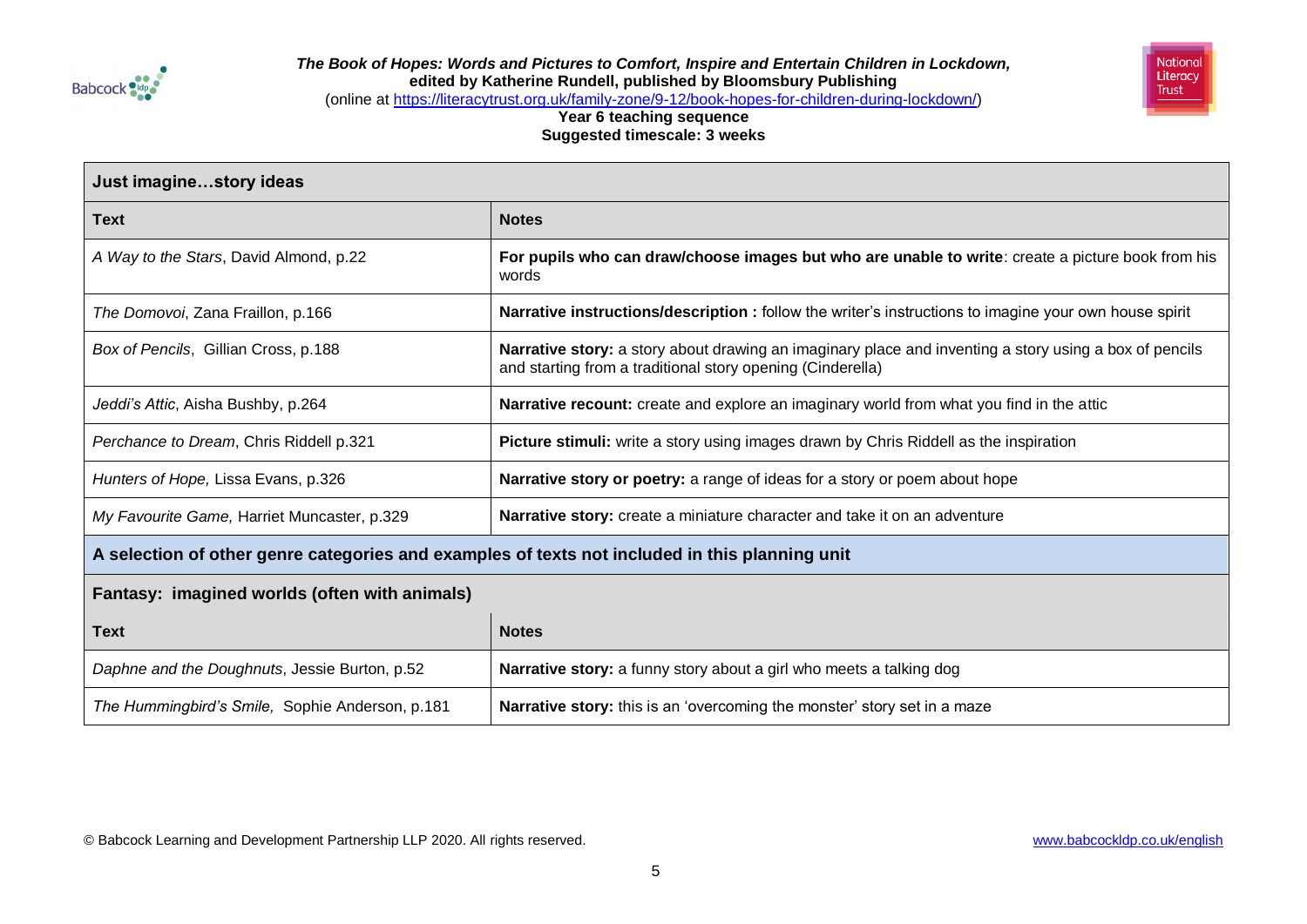



(online at [https://literacytrust.org.uk/family-zone/9-12/book-hopes-for-children-during-lockdown/\)](https://literacytrust.org.uk/family-zone/9-12/book-hopes-for-children-during-lockdown/)

### **Year 6 teaching sequence Suggested timescale: 3 weeks**

| <b>Traditional Tales</b>               |                                                                                                                                            |  |  |
|----------------------------------------|--------------------------------------------------------------------------------------------------------------------------------------------|--|--|
| <b>Text</b>                            | <b>Notes</b>                                                                                                                               |  |  |
| Jack and the Ram, Sally Gardner, p.196 | Narrative story: a funny and inventive spin-off using elements from Jack and the Beanstalk as well as<br>Mary had a Little Lamb            |  |  |
| Little Red Wolf, L.D. Lapinski, p.200  | Narrative story: a sequel to Little Red Riding Hood featuring the next generation of both the human and<br>wolf families from the original |  |  |
| Sci-fi                                 |                                                                                                                                            |  |  |
| Text                                   | <b>Notes</b>                                                                                                                               |  |  |
| Hello, Polly Ho-Yen, p.213             | Narrative story: a meeting with aliens told in the form of a conversation                                                                  |  |  |
| First Contact, Louie Stowell, p.219    | Narrative story: a story about preparing to visit earth from an alien's perspective                                                        |  |  |

# **Y7 Text List: accompanying transition unit**

(These are texts selected for use with new Y7 pupils; teachers of Y6 may wish to avoid these.)

| <b>Reading focus</b>                       |                                                                                                                                                            |  |  |
|--------------------------------------------|------------------------------------------------------------------------------------------------------------------------------------------------------------|--|--|
| <b>Text</b>                                | <b>Notes</b>                                                                                                                                               |  |  |
| Mr Umbo's Umbrellas, Patience Agbabi, p.27 | Poetry: expressing the relief of Spring rain after a winter in London and the hope an umbrella seller<br>brings                                            |  |  |
| Bag for Life, Joseph Elliott, p.30         | Narrative story: the story of a father and daughter's flight through a forest and the little white lies we tell<br>those we love in order to preserve hope |  |  |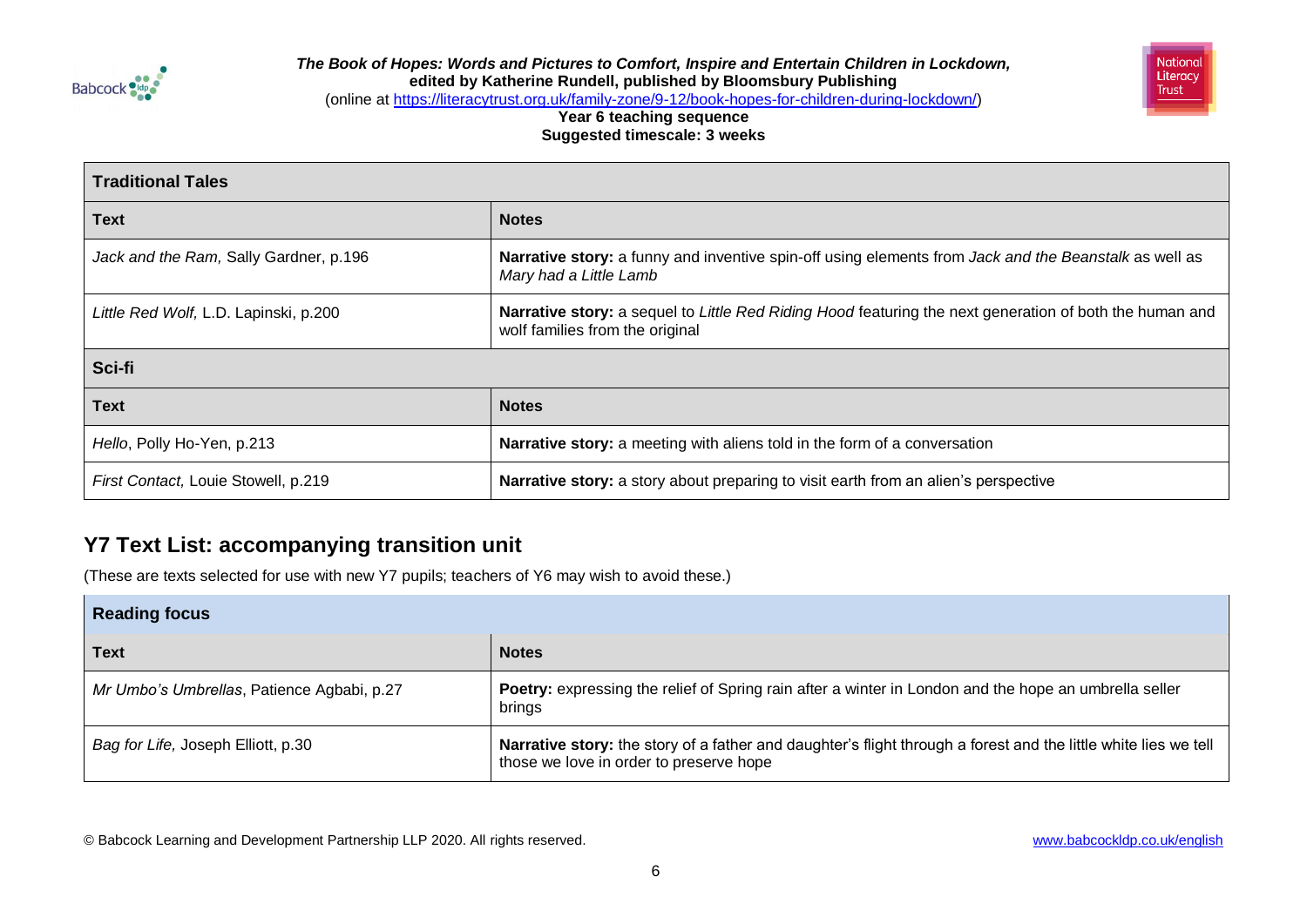



(online at [https://literacytrust.org.uk/family-zone/9-12/book-hopes-for-children-during-lockdown/\)](https://literacytrust.org.uk/family-zone/9-12/book-hopes-for-children-during-lockdown/)

| The Lamagaia Nest, Jasbinder Bilan, p.80         | Narrative story: a grandmother and her granddaughter go in search of some very special birds           |  |
|--------------------------------------------------|--------------------------------------------------------------------------------------------------------|--|
| <b>Writing focus</b>                             |                                                                                                        |  |
| <b>Text</b>                                      | <b>Notes</b>                                                                                           |  |
| The Green Road, Katherine Woodfine, p.99         | Literary non-fiction: a poetic and personal description of interactions with a special place over time |  |
| The Young Bird-Catcher, Katherine Rundell, p.355 | Narrative story: an ever-hopeful young man acts on his principles and finds his heart's desire         |  |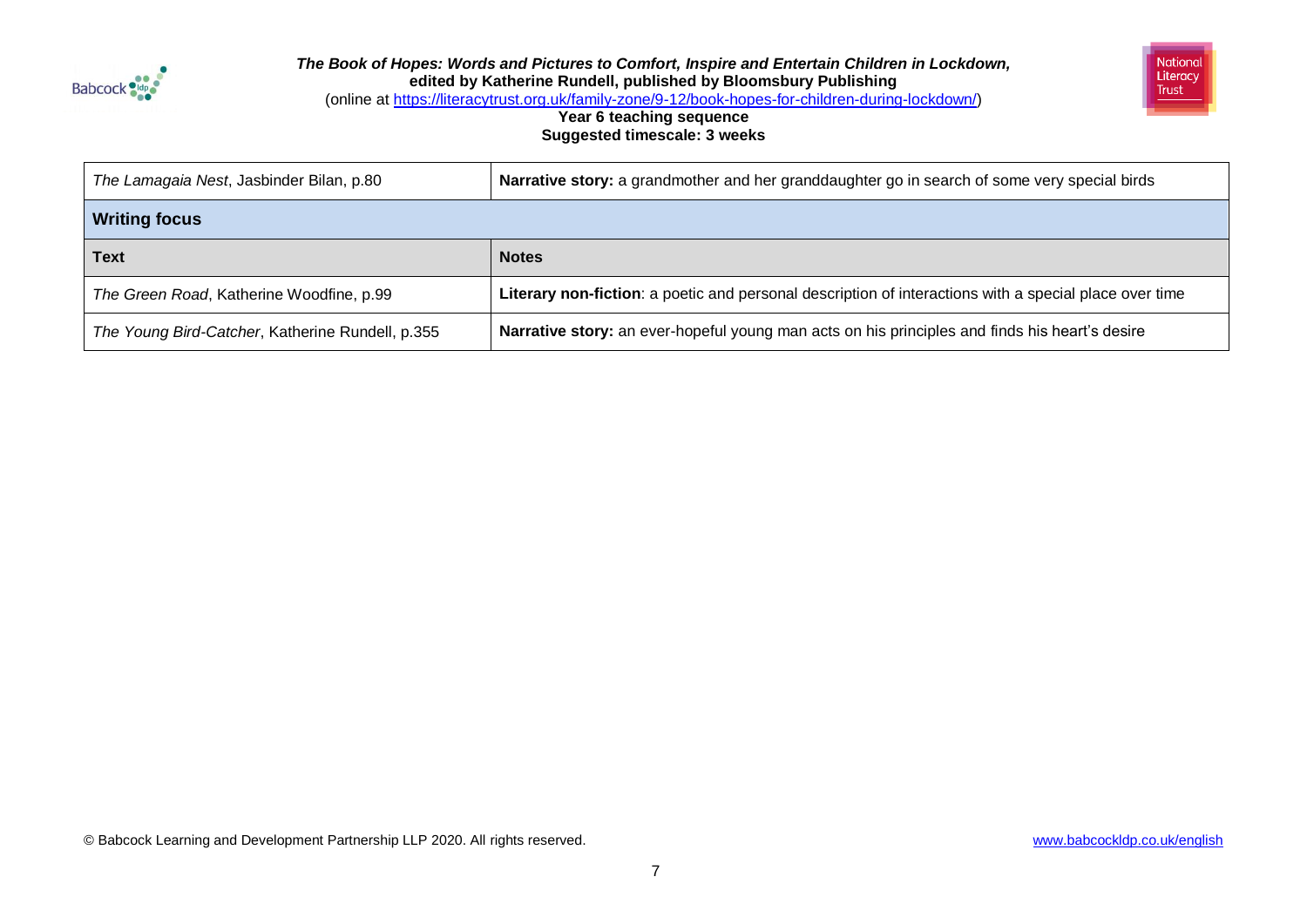



(online at [https://literacytrust.org.uk/family-zone/9-12/book-hopes-for-children-during-lockdown/\)](https://literacytrust.org.uk/family-zone/9-12/book-hopes-for-children-during-lockdown/)

| 10 Minute Challenge suggestions from https://authorfy.com/10minutechallenges/ for Lucky Dip activity |                                                              |  |
|------------------------------------------------------------------------------------------------------|--------------------------------------------------------------|--|
| Abi Elphinstone                                                                                      | Create a world-crossing moment.                              |  |
| A.F. Harrold                                                                                         | Imagine something that lurks in your meals.                  |  |
| Swapna Haddow                                                                                        | Imagine life from an animal's perspective.                   |  |
| Sibéal Pounder                                                                                       | Create an animal mash-up pet.                                |  |
| L. D. Lapinski                                                                                       | Create an imaginary world.                                   |  |
| James Campbell                                                                                       | Plan a story by posing and answering questions.              |  |
| Piers Torday                                                                                         | Imagine how an ordinary object could become a secret weapon. |  |
| Anna James                                                                                           | Take a book-wander into your favourite story.                |  |
| Jo Cotterill                                                                                         | Create a story character and plot with 'heart' and hope.     |  |
| Catherine Doyle                                                                                      | Design a memory candle to take you back in time.             |  |
| M. G. Leonard                                                                                        | Imagine a plastic character and try out a cartoon strip.     |  |
| Kate Pankhurst                                                                                       | Create a picture of a character who saves the world.         |  |
| Katie and Kevin Tsang                                                                                | Invent a dragon of your very own.                            |  |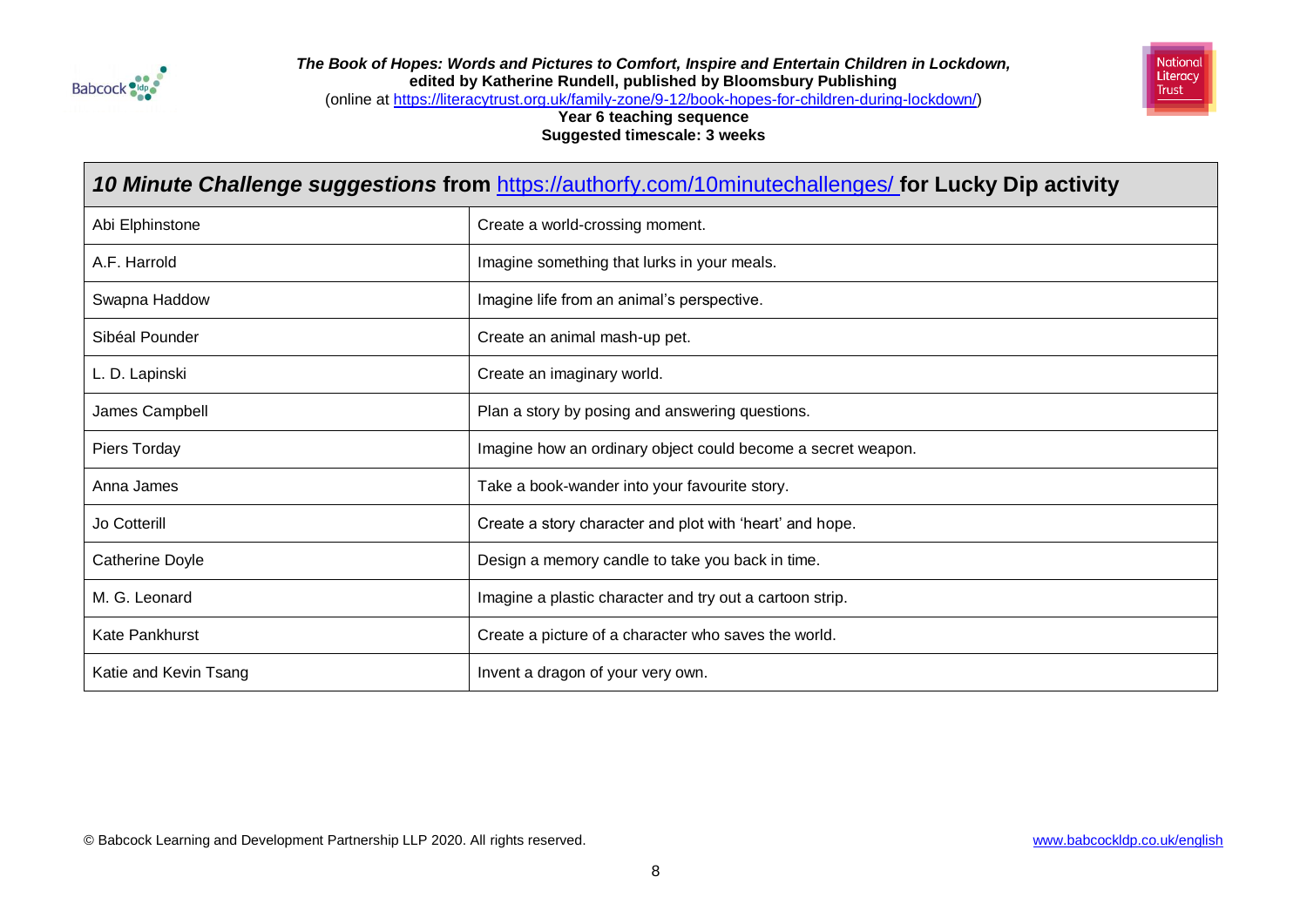



**Year 6 teaching sequence Suggested timescale: 3 weeks**

# **GUIDED READING SEQUENCE**

All of the texts used are in *The Book of Hopes* which is freely available online: [https://literacytrust.org.uk/family-zone/9-12/book-hopes-for-children](https://literacytrust.org.uk/family-zone/9-12/book-hopes-for-children-during-lockdown/)[during-lockdown/](https://literacytrust.org.uk/family-zone/9-12/book-hopes-for-children-during-lockdown/)

The aim of this sequence of reading activities is to explore the theme of 'hope' across two texts. In doing so, children will have opportunities to:

- clarify their understanding of the concept;
- explore some of their hopes and experiences as a result of lockdown;
- be ready to start thinking about how they might want to write around the theme of hope.

The response to reading can be structured in different ways depending on whether children are in school and being taught face to face, if they are at home, or experiencing a combination of both. The intention is that all children can access the same activities, starting to build a sense of community around reading.

As well as the children's personal *Book of Hopes* notebook, there are other ways of enabling collaboration and collation of thoughts and ideas, e.g. [Padlet,](https://en-gb.padlet.com/) or other online platforms such as Teams, Seesaw, etc., which enable children to add comments and read each other's in real time and after the event. You will need to adapt the activities to suit your school circumstances and the technology available to you.

| <b>Focus</b> | <b>Sequence of activities</b>                                                                                                                                                                                                                         | <b>Considerations for children</b><br>working at home                                                                                                                             | <b>Resources</b> |
|--------------|-------------------------------------------------------------------------------------------------------------------------------------------------------------------------------------------------------------------------------------------------------|-----------------------------------------------------------------------------------------------------------------------------------------------------------------------------------|------------------|
| Warm up task | Look at the image by Lauren Child, p.xvi:<br>Jot some thoughts down around the outside of a<br>copy of the picture: predict - what is she thinking?<br>Feeling?<br>How does this image link with the idea of 'hope':<br>what might she be hoping for? | You could use a padlet live to<br>enable all children to jot sticky<br>notes in response to each<br>question. These can be seen<br>immediately by anyone logged<br>onto the site. | Image on p.xvi   |

© Babcock Learning and Development Partnership LLP 2020. All rights reserved. [www.babcockldp.co.uk/english](http://www.babcockldp.co.uk/english)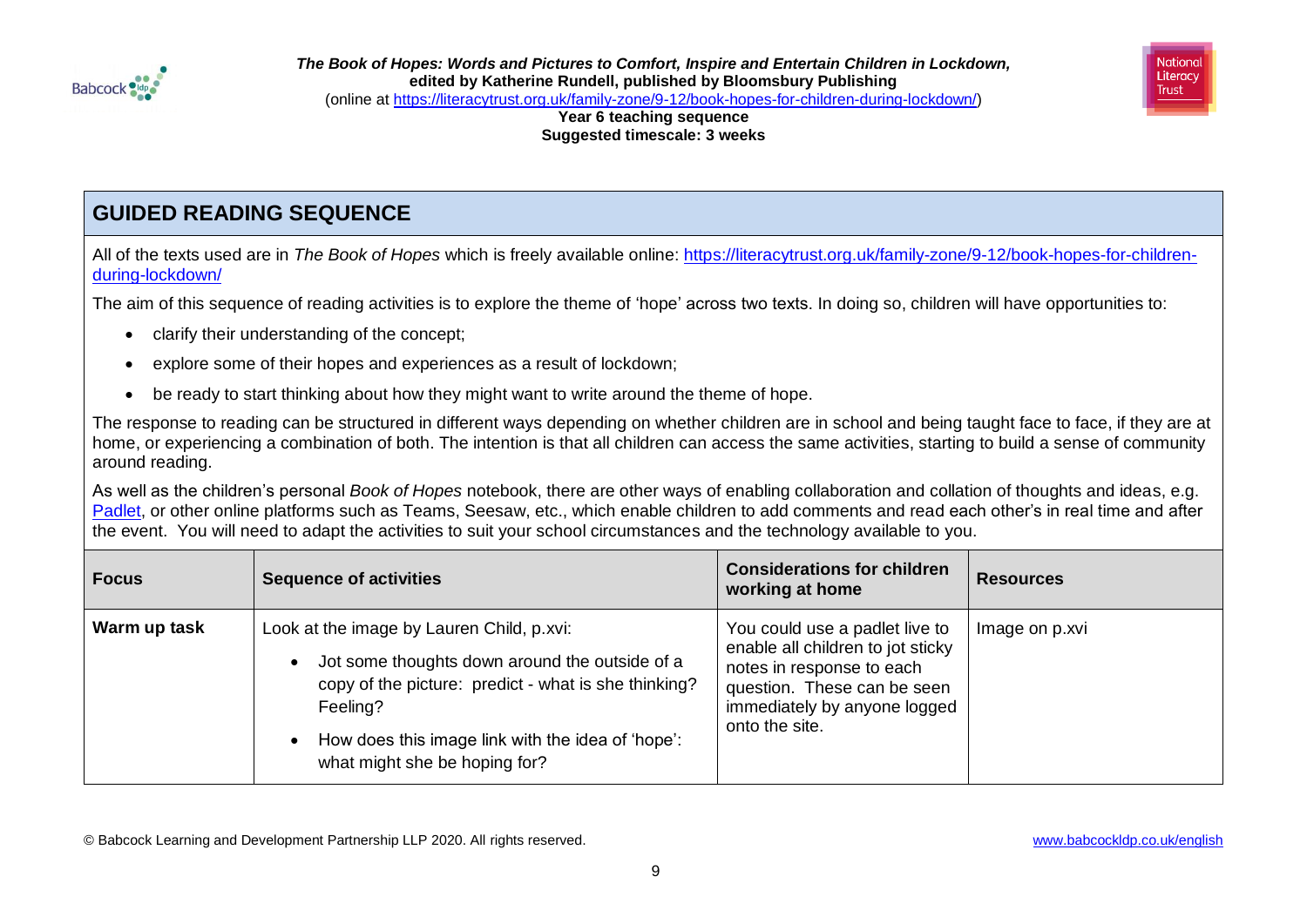



(online at [https://literacytrust.org.uk/family-zone/9-12/book-hopes-for-children-during-lockdown/\)](https://literacytrust.org.uk/family-zone/9-12/book-hopes-for-children-during-lockdown/)

### **Year 6 teaching sequence Suggested timescale: 3 weeks**

|                  | Why do you think Lauren Child called this picture                                                                                                                                 |                                                                                                                            |          |
|------------------|-----------------------------------------------------------------------------------------------------------------------------------------------------------------------------------|----------------------------------------------------------------------------------------------------------------------------|----------|
|                  | 'The World Through the Window'?                                                                                                                                                   |                                                                                                                            |          |
|                  | Text 1: Stronger than Magic by Cerrie Burnell, p.173                                                                                                                              |                                                                                                                            |          |
| <b>Session 1</b> | Read up to the end of paragraph 3.<br>Are there any words or phrases which are                                                                                                    | Ensure children can access<br>the text: preferably provide a                                                               | Notebook |
|                  | puzzling? Collect these words/phrases and clarify<br>the meaning of some of them with the children.                                                                               | copy initially only these three<br>paragraphs.                                                                             |          |
|                  | Highlight or collect words that stand out in the text<br>and words that might help us to get a sense of what<br>the text is about.                                                | Children at home can collect<br>words and discuss with<br>parent/carer. Send in word +<br>their idea of its meaning in the |          |
|                  | Predict what we think is 'Stronger Than Magic' and<br>why?                                                                                                                        | text.                                                                                                                      |          |
|                  | Read the next line of the text:                                                                                                                                                   |                                                                                                                            |          |
|                  | 'Its name quite simply is hope.'                                                                                                                                                  |                                                                                                                            |          |
|                  | Independent activity ideas:                                                                                                                                                       |                                                                                                                            |          |
|                  | In your notebook, create a representation of the<br>author's thoughts about 'hope' so far:                                                                                        | Send in photographs or scans<br>of your work to share in a                                                                 |          |
|                  | You could present the words identified in<br>$\circ$<br>any way you choose: you could add<br>images, write in different fonts/styles, group<br>words, sequence words, link words. | class gallery.                                                                                                             |          |
|                  | Think about how to link your ideas to the<br>$\circ$<br>idea and word: hope.                                                                                                      |                                                                                                                            |          |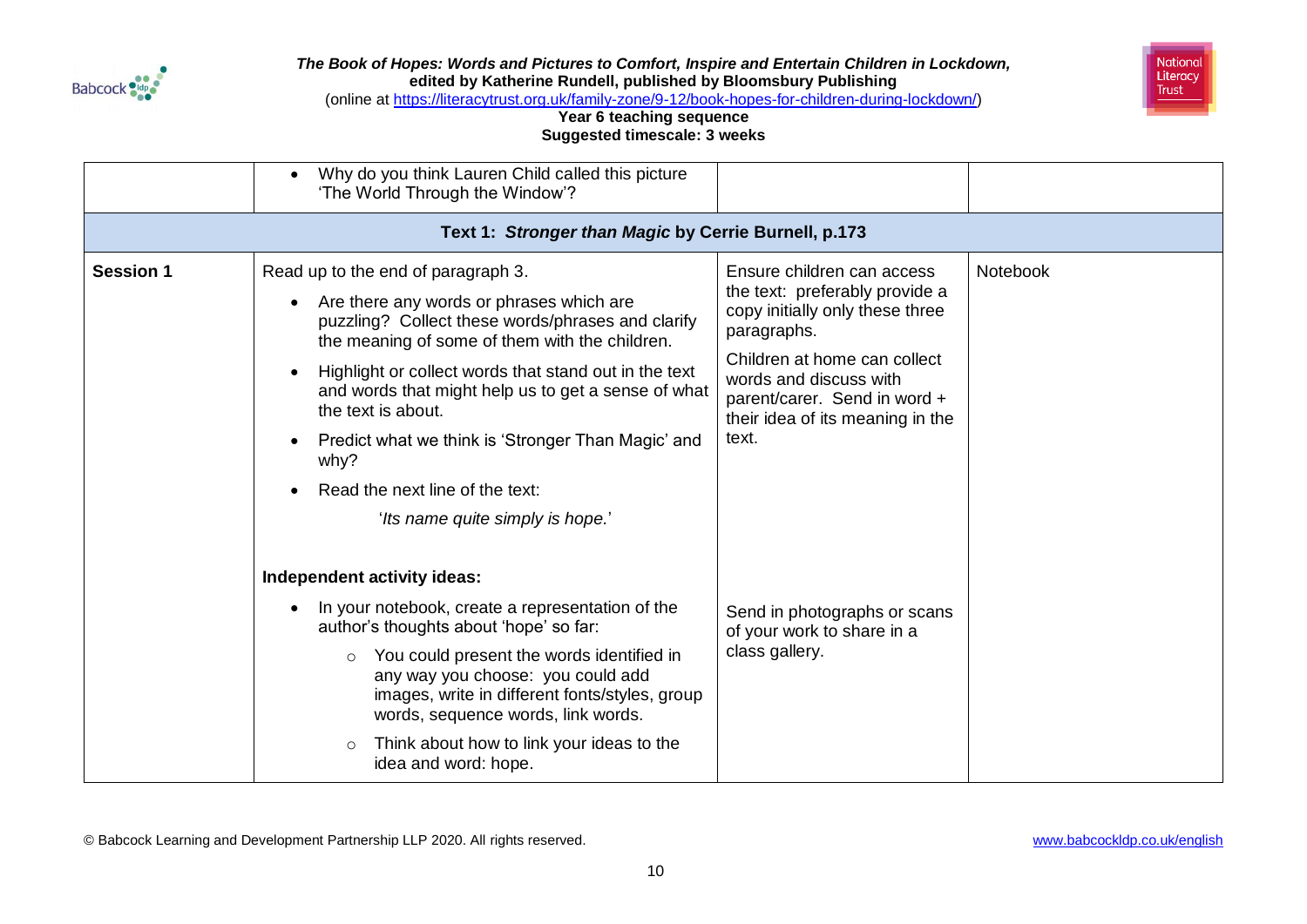



(online at [https://literacytrust.org.uk/family-zone/9-12/book-hopes-for-children-during-lockdown/\)](https://literacytrust.org.uk/family-zone/9-12/book-hopes-for-children-during-lockdown/)

### **Year 6 teaching sequence Suggested timescale: 3 weeks**

| <b>Session 2</b> | Read to the end of the text.<br>Hope is a really common theme in stories and Cerrie<br>Burnell references four different examples in her text.<br>Read the first example and discuss what story the children<br>think it might be and what the clues are. Model identifying<br>the clues as you read (see example of completed<br>modelling sheet).<br>How is 'hope' represented in the story?<br>Independent activity ideas:<br>In the group or independently, create similar sheets<br>for each or at least one of the other stories<br>referenced (see resources).<br>Challenge children to read one of the stories<br>referenced and add additional thoughts about how<br>the theme of hope is represented in the whole<br>story.<br>Create a list of other stories they know which could<br>represent the theme of hope. | Read the whole text.<br>Use the modelled example for<br>Rapunzel to think about the<br>other stories.<br>Create a padlet (padlet.com)<br>to capture children's ideas of<br>other texts that represent the<br>theme of hope and how they<br>do this. | Resource 1: Modelled sheet for<br>Rapunzel<br>Resource 2, 3 & 4 : Blank<br>sheets for other stories<br>Links to online versions of the<br>classic and original stories:<br>https://www.storyberries.com/f<br>airy-tales-rapunzel-by-<br>brothers-grimm/<br>https://www.storyberries.com/f<br>airy-tales-sleeping-beauty-in-<br>the-wood-by-charles-perrault/<br>https://www.storyberries.com/f<br>airy-tales-the-little-mermaid-by-<br>hans-christian-andersen/<br>http://www.learnlibrary.com/pet<br>er-pan-barrie/index.htm (this is<br>a link to the whole text so very<br>long. Chapters 1-4 would be<br>the best to read to link with the<br>references in our text) |
|------------------|-------------------------------------------------------------------------------------------------------------------------------------------------------------------------------------------------------------------------------------------------------------------------------------------------------------------------------------------------------------------------------------------------------------------------------------------------------------------------------------------------------------------------------------------------------------------------------------------------------------------------------------------------------------------------------------------------------------------------------------------------------------------------------------------------------------------------------|-----------------------------------------------------------------------------------------------------------------------------------------------------------------------------------------------------------------------------------------------------|---------------------------------------------------------------------------------------------------------------------------------------------------------------------------------------------------------------------------------------------------------------------------------------------------------------------------------------------------------------------------------------------------------------------------------------------------------------------------------------------------------------------------------------------------------------------------------------------------------------------------------------------------------------------------|
| <b>Session 3</b> | Read or re-read the last two paragraphs.<br>Pick out words or phrases that show how Cerrie Burnell is<br>building a picture of what hope is.<br>Use some of the sentence starters below to<br>say/write/record what your understanding of hope is having<br>read the text:                                                                                                                                                                                                                                                                                                                                                                                                                                                                                                                                                    | Give sentence starters<br>electronically.<br>Children can record their ideas<br>with audio/video.                                                                                                                                                   | Resource 5 & 6: Star and<br>raindrop templates                                                                                                                                                                                                                                                                                                                                                                                                                                                                                                                                                                                                                            |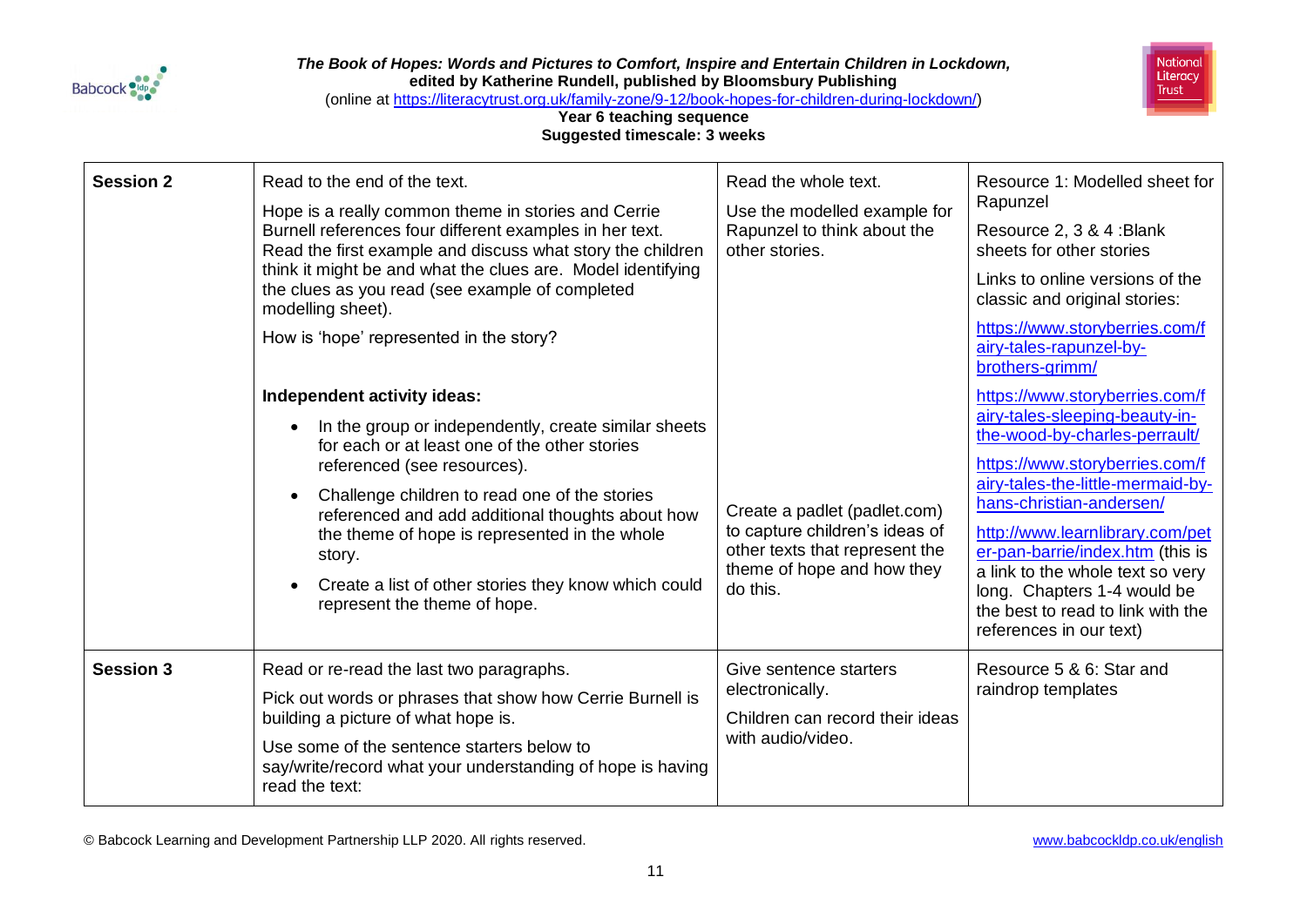



(online at [https://literacytrust.org.uk/family-zone/9-12/book-hopes-for-children-during-lockdown/\)](https://literacytrust.org.uk/family-zone/9-12/book-hopes-for-children-during-lockdown/)

### **Year 6 teaching sequence Suggested timescale: 3 weeks**

|                  | I think hope isbecause                                                                                                            |                                                          |                            |
|------------------|-----------------------------------------------------------------------------------------------------------------------------------|----------------------------------------------------------|----------------------------|
|                  | Hope is an emotion thatbecause                                                                                                    |                                                          |                            |
|                  | Hope canby                                                                                                                        |                                                          |                            |
|                  | We all need hope because                                                                                                          |                                                          |                            |
|                  |                                                                                                                                   |                                                          |                            |
|                  | Independent activity idea:                                                                                                        |                                                          |                            |
|                  | Use the drop or star templates to reflect and record<br>your own hopes.                                                           |                                                          |                            |
|                  | Text 2: Blanket by Nicola Skinner, p.203                                                                                          |                                                          |                            |
| <b>Session 4</b> | Predict from the title before looking at any of the text.                                                                         | Prediction can be done as a                              | Resource 7 : Grid template |
|                  | What are our associations with 'Blanket'?                                                                                         | written activity.                                        |                            |
|                  | How might this link to the theme of hope?                                                                                         | Ensure children can access<br>the text and suggest that  |                            |
|                  | Record predictions as we will be returning to these later.                                                                        | someone reads it aloud if<br>there are difficulties with |                            |
|                  | Read the whole text (this can be done by reading to the<br>class/group, they read it themselves or share the recorded<br>version. | decoding or fluency.                                     |                            |
|                  | As a group, complete a Likes/Dislikes/Puzzles/Patterns                                                                            | Set up a padlet or a shared                              |                            |
|                  | grid.                                                                                                                             | document in another online<br>collaboration tool so that |                            |
|                  | Key points:                                                                                                                       | children at home can add to                              |                            |
|                  | For each section of the grid, record exactly what<br>the children say                                                             | the<br>Likes/dislikes/puzzles/patterns<br>discussion     |                            |
|                  |                                                                                                                                   |                                                          |                            |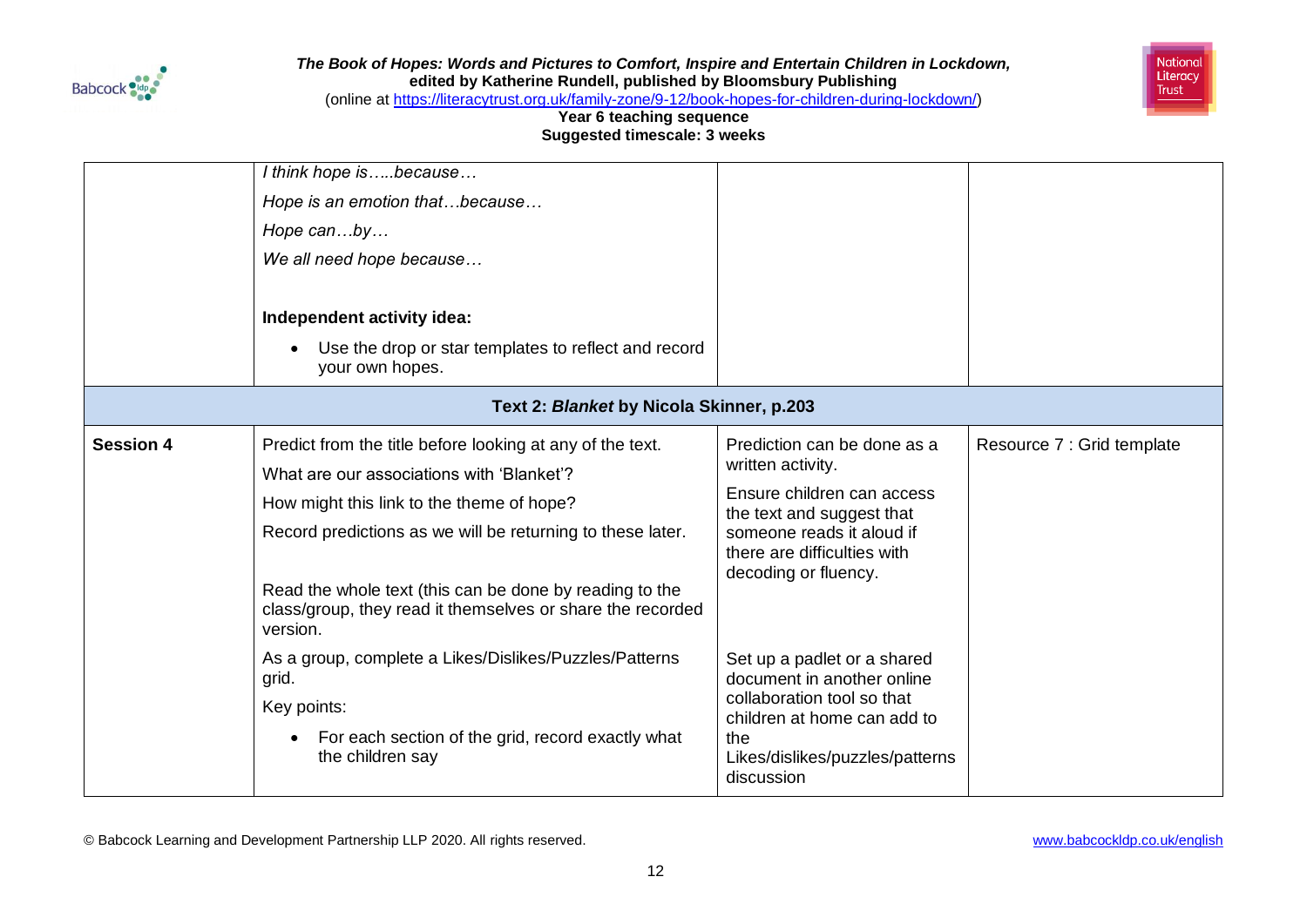



(online at [https://literacytrust.org.uk/family-zone/9-12/book-hopes-for-children-during-lockdown/\)](https://literacytrust.org.uk/family-zone/9-12/book-hopes-for-children-during-lockdown/)

### **Year 6 teaching sequence Suggested timescale: 3 weeks**

|                  | Give lots of time for further ideas: they will come if<br>sufficient time is spent.<br>You may need to model puzzles and patterns just<br>to get the conversation going.                                                                                                                                                                                                                                                                                                                                                                                                                                                                                                                                                                                                                                                                                                                                                                                                                                                                                                                 |                                                                                                                                                                                                                                                                                                                                                                            |  |
|------------------|------------------------------------------------------------------------------------------------------------------------------------------------------------------------------------------------------------------------------------------------------------------------------------------------------------------------------------------------------------------------------------------------------------------------------------------------------------------------------------------------------------------------------------------------------------------------------------------------------------------------------------------------------------------------------------------------------------------------------------------------------------------------------------------------------------------------------------------------------------------------------------------------------------------------------------------------------------------------------------------------------------------------------------------------------------------------------------------|----------------------------------------------------------------------------------------------------------------------------------------------------------------------------------------------------------------------------------------------------------------------------------------------------------------------------------------------------------------------------|--|
| <b>Session 5</b> | (This session will work best in a small group context to<br>enable maximum reciprocal discussion and contribution.)<br>Return to the grid completed in session 4. Before the<br>session, choose a few of the ideas to discuss in more<br>detail in this session.<br>You could allocate one of these points to small groups to<br>add more detail. It works well to have a group of 2/3<br>children exploring one idea and recording their thoughts on<br>a large sheet of paper.<br>Use the responses collected in the grid (and expanded by<br>groups) to lead a deeper conversation about the text.<br>Strategies to support this:<br>For each response you focus on, ask the children<br>to 'Tell me more about;<br>Ask children to reference the text in their<br>discussion: which bit made you think that? Can<br>you find something in the text to support that?<br>Which words suggest?<br>Areas which need to be covered in this discussion<br>include:<br>Characterisation: how do we find out about<br>$\circ$<br>the brother's relationship? Or about the<br>main character? | If children at home are unable<br>to join a live lesson for this<br>session, once you have run<br>this session in school, create a<br>sheet with some of the key<br>areas discussed identified and<br>ask children to jot down their<br>thoughts for each aspect.<br>You could use the prompt<br>questions from the plan, or<br>use ideas which other children<br>suggest. |  |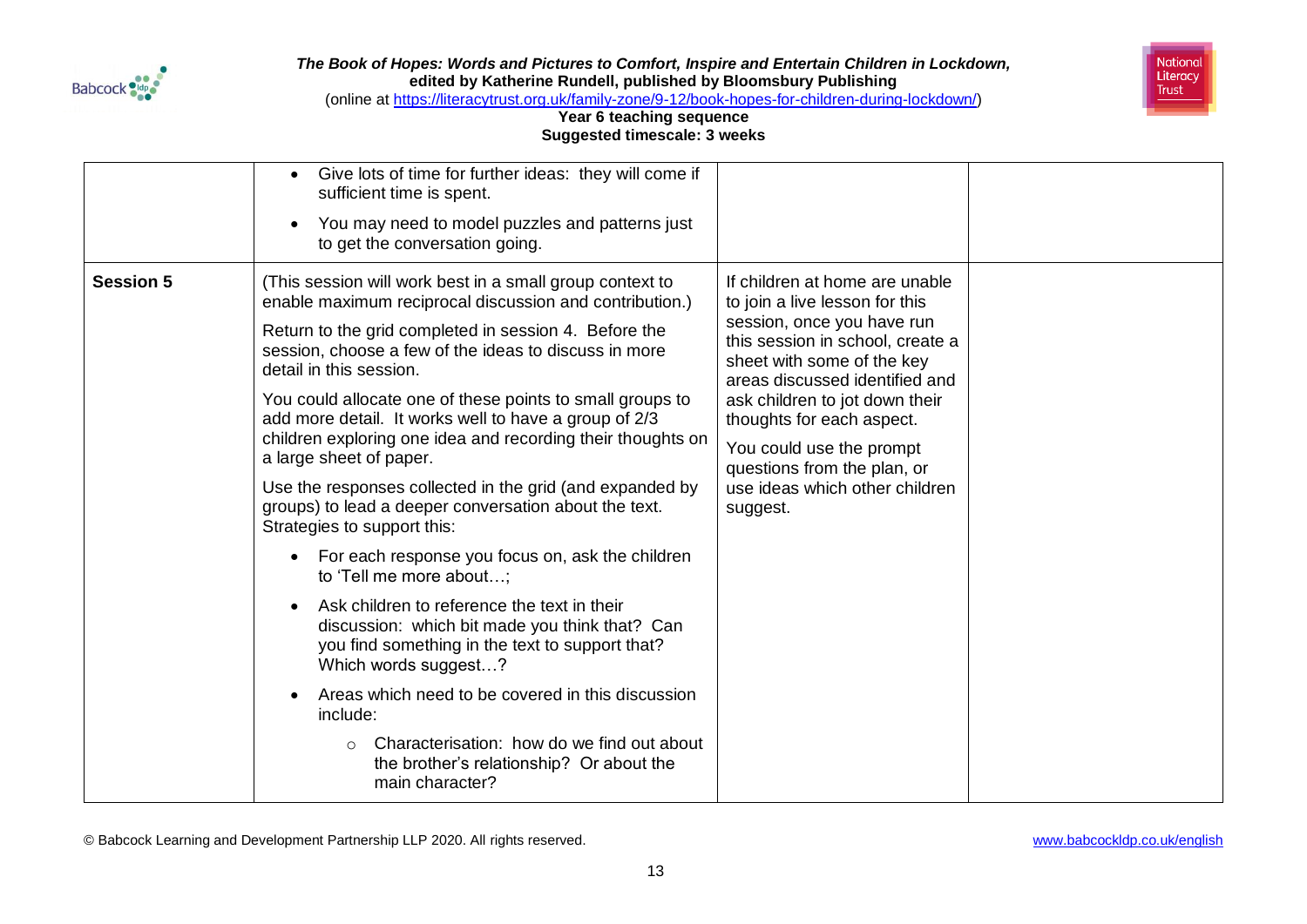



(online at [https://literacytrust.org.uk/family-zone/9-12/book-hopes-for-children-during-lockdown/\)](https://literacytrust.org.uk/family-zone/9-12/book-hopes-for-children-during-lockdown/)

### **Year 6 teaching sequence Suggested timescale: 3 weeks**

|                  | What is real and not real? Tease out the<br>$\bigcirc$<br>idea of hope being personified.                                                                                   |                                                                        |  |
|------------------|-----------------------------------------------------------------------------------------------------------------------------------------------------------------------------|------------------------------------------------------------------------|--|
|                  | What is the significance of the blanket (we<br>$\circ$<br>will return to this)?                                                                                             |                                                                        |  |
|                  | What is hope like in this text?<br>$\circ$                                                                                                                                  |                                                                        |  |
|                  | Encourage children to end the session by jotting down any<br>really interesting ideas they have heard, said or thought in<br>the session into their Book of Hopes notebook. |                                                                        |  |
| <b>Session 6</b> | This session is a short session to introduce an activity and<br>would work best soon after session 5.                                                                       | Set the task using the prompts<br>in the plan.                         |  |
|                  | Return to the predictions from the title in session 4.<br>Why do we now think that Nicola Skinner called her<br>story 'Blanket'?                                            | Children write and then record<br>their thoughts on video to<br>share. |  |
|                  | Discuss what children think is the message about<br>hope in this story? Reference detail to support<br>their ideas.                                                         |                                                                        |  |
|                  | Independent activity:                                                                                                                                                       |                                                                        |  |
|                  | Produce a short piece of writing about the theme of hope<br>in the two stories we have discussed. Points to include:                                                        |                                                                        |  |
|                  | Is hope represented in the same way in both<br>stories or are there differences? If so, what are<br>they?                                                                   |                                                                        |  |
|                  | What is the significance of the titles of both stories?                                                                                                                     |                                                                        |  |
|                  | Find and copy some words or phrases from each<br>story that best capture the representation and the                                                                         |                                                                        |  |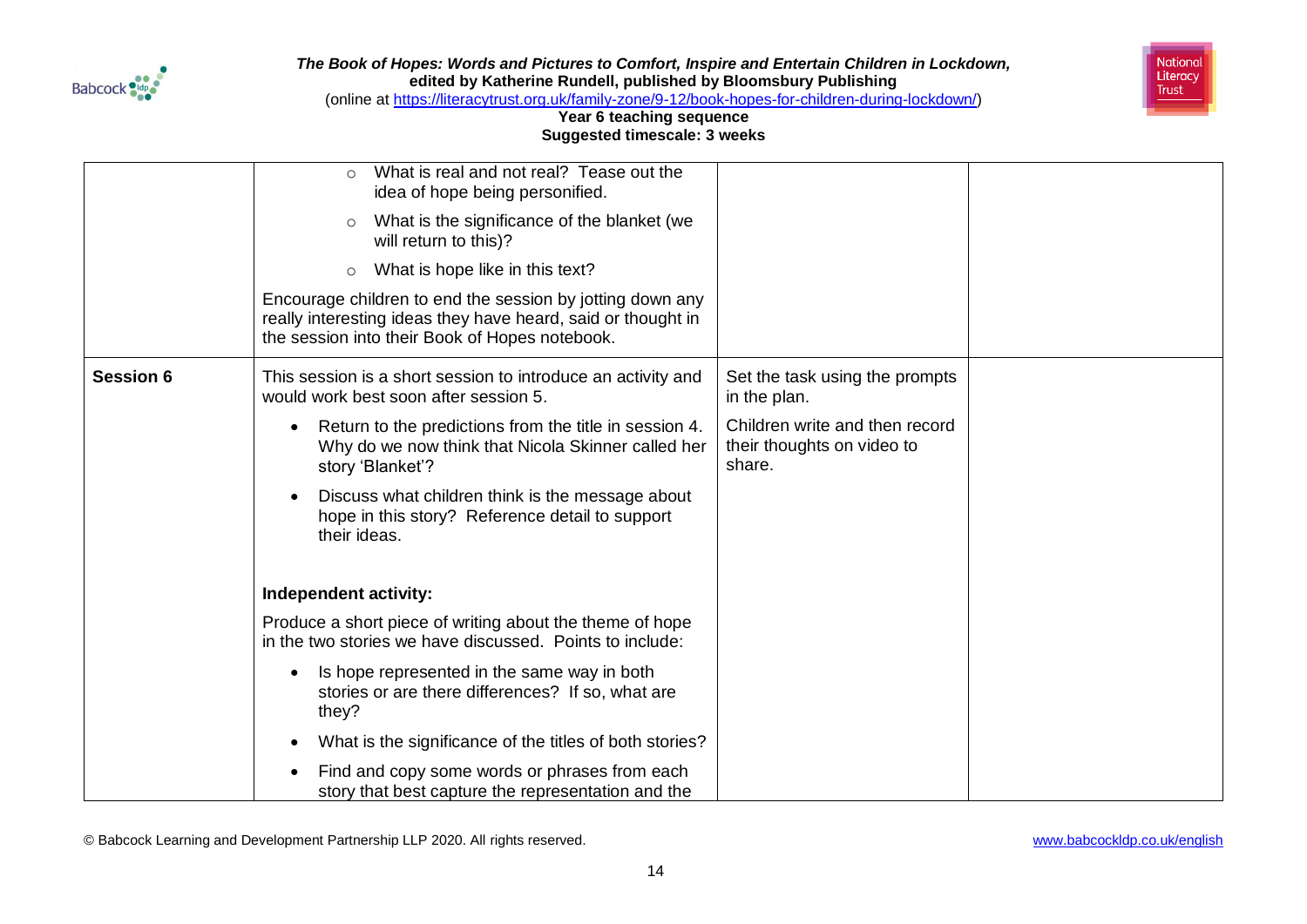



(online at [https://literacytrust.org.uk/family-zone/9-12/book-hopes-for-children-during-lockdown/\)](https://literacytrust.org.uk/family-zone/9-12/book-hopes-for-children-during-lockdown/)

|                                        | message about hope. Explain why you chose<br>them.<br>Which story best reflects your thoughts about<br>hope? Why?<br>Children could read their pieces on video so that they<br>could be shared with others both at home and in school.                                                                                                                                                                                                                                                                                                                                                                                                                                      |                                                                                                                                                                   |  |
|----------------------------------------|-----------------------------------------------------------------------------------------------------------------------------------------------------------------------------------------------------------------------------------------------------------------------------------------------------------------------------------------------------------------------------------------------------------------------------------------------------------------------------------------------------------------------------------------------------------------------------------------------------------------------------------------------------------------------------|-------------------------------------------------------------------------------------------------------------------------------------------------------------------|--|
| <b>Extension /</b><br>additional ideas | These ideas could be used to extend the exploration of the<br>theme of hope in texts and might also support children to<br>consider their ideas for writing:<br>Create a class reading list of other texts that<br>children identify which have hope as a key theme.<br>Read The Red Tree by Shaun Tan. There are two<br>interesting presentations of the book available on<br>Youtube which would be good to watch and<br>compare:<br>https://www.youtube.com/watch?v=wAsEq6EG8jE<br>https://www.youtube.com/watch?v=PrmMFFpKxgw<br>In reading, look out for images used to represent<br>hope: so far we have had a drop of hope, a star<br>and a red tree from Shaun Tan. | If you use a platform like<br><b>TEAMs or Google classroom</b><br>you will be able to keep a<br>document open which children<br>can read and add to from<br>home. |  |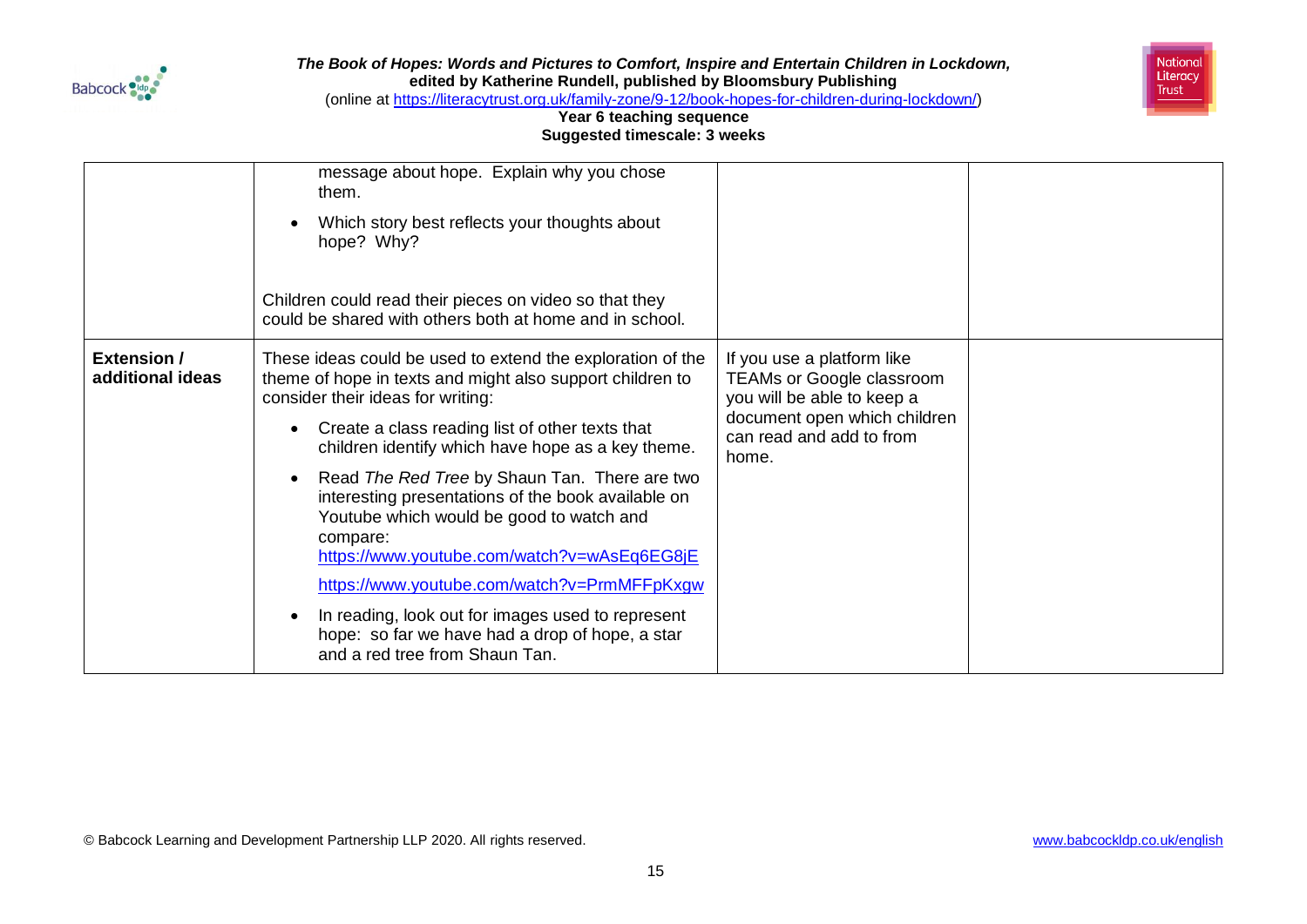

*The Book of Hopes: Words and Pictures to Comfort, Inspire and Entertain Children in Lockdown,*  **edited by Katherine Rundell, published by Bloomsbury Publishing** (online at [https://literacytrust.org.uk/family-zone/9-12/book-hopes-for-children-during-lockdown/\)](https://literacytrust.org.uk/family-zone/9-12/book-hopes-for-children-during-lockdown/)

> **Year 6 teaching sequence Suggested timescale: 3 weeks**

# **Resource 1**



I'm thinking of Rapunzel because it's a story I know with a tower.<br>  $\vert$  The word 'trapped' and 'without freedom or family' tells me she is not willingly in the tower: this fits with what I know about Rapunzel too.

I'm not sure of the details but Rapunzel was surprisingly content in her tower and I think it was her singing that meant the young man found her.

The **girl trapped in the tower** without freedom or family. How frightened she must have been, how isolated. Yet still she stood at her window and sang. The hope of a better dawn filled her with joy. So she sang and she sang until her song filled the forest and reached the ears of a traveller passing by.

# **How is 'hope' represented in the story?**

Rapunzel remains content and happy despite being trapped in a tower. This suggests she is able to make the best of her life and perhaps also that she thinks there will be something better to come. Her singing shows she is able to be happy but also ends up of being hopeful as it reaches out to the world and attracts the young man who ultimately rescues her.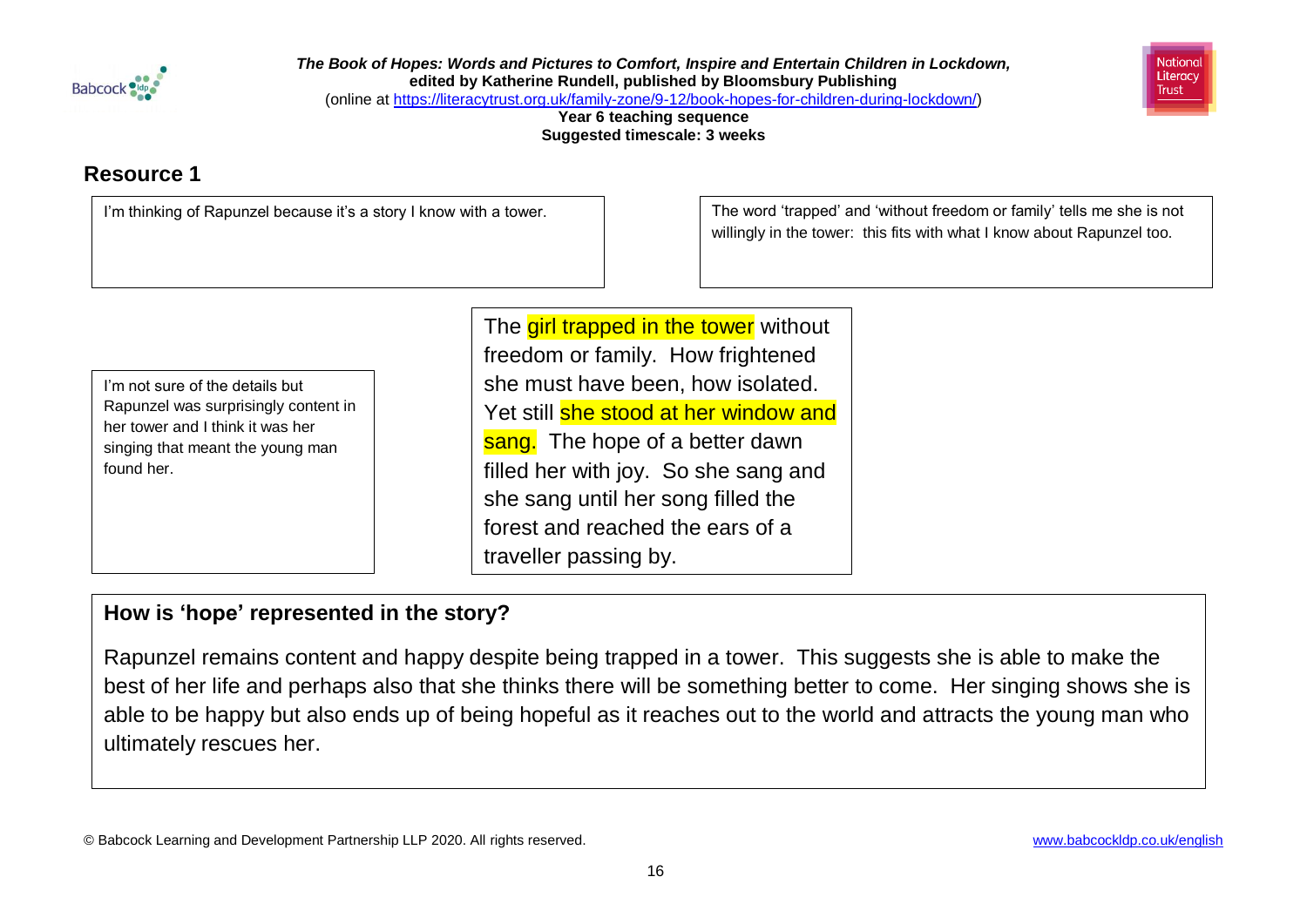



(online at [https://literacytrust.org.uk/family-zone/9-12/book-hopes-for-children-during-lockdown/\)](https://literacytrust.org.uk/family-zone/9-12/book-hopes-for-children-during-lockdown/)

**Year 6 teaching sequence Suggested timescale: 3 weeks**

## **Resource 2**

Or picture the boy, setting out alone, cutting down a forest of brutal thorns that none have ever found their way through before. It is hope that makes him keep going, believing that he will find the sleeping kingdom beyond the thorns.

**How is 'hope' represented in the story?**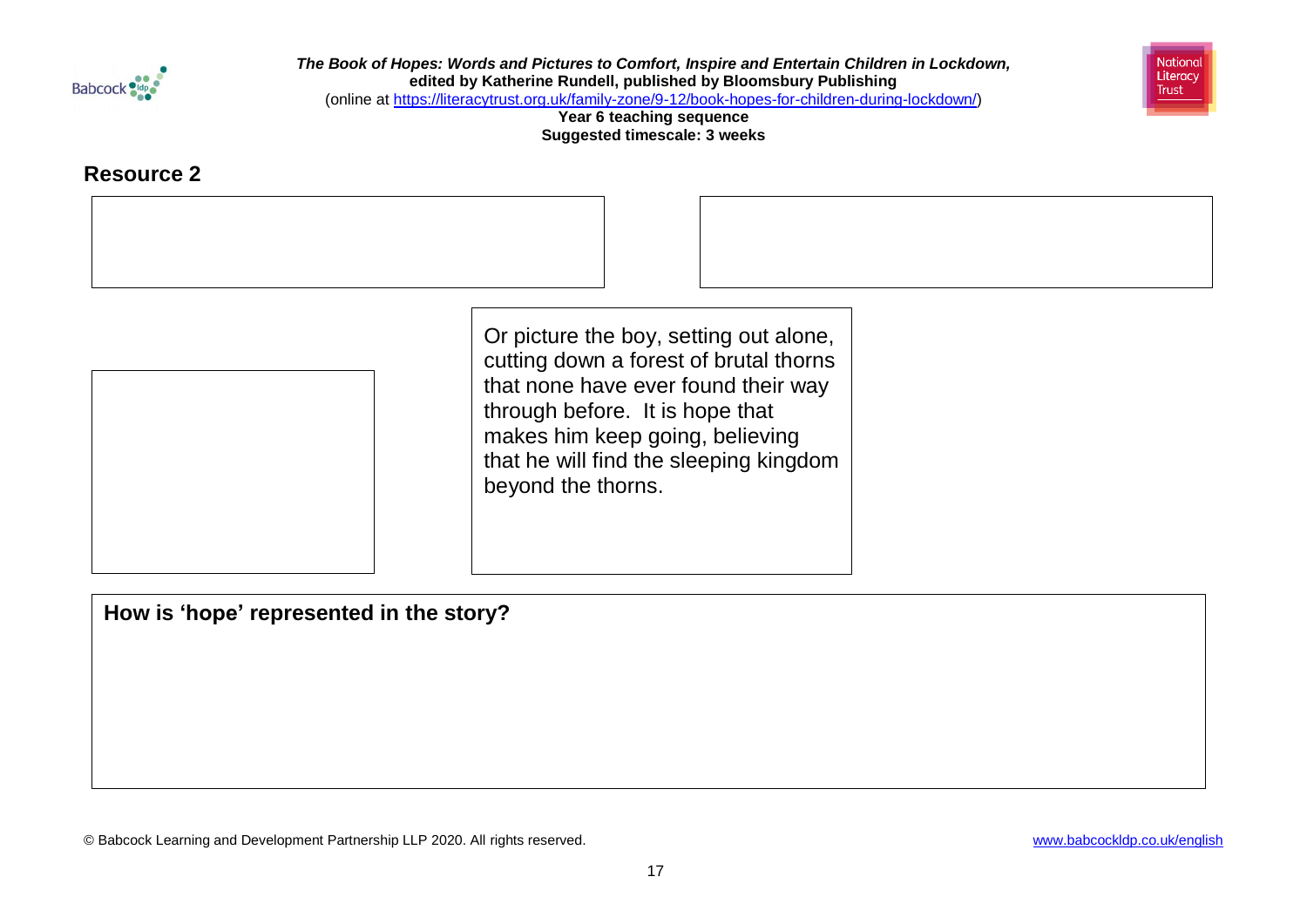

National Literacy **Trust** 

(online at [https://literacytrust.org.uk/family-zone/9-12/book-hopes-for-children-during-lockdown/\)](https://literacytrust.org.uk/family-zone/9-12/book-hopes-for-children-during-lockdown/)

**Year 6 teaching sequence Suggested timescale: 3 weeks**

## **Resource 3**

Or remember the three children who found a shadow-less boy and a spiteful fairy and were told to think a happy thought, so they too might fly. Without those gorgeous memories or hopeful wishes they would not have risen into the air, nor turned right at the second star and straight on till morning.

**How is 'hope' represented in the story?**

© Babcock Learning and Development Partnership LLP 2020. All rights reserved. [www.babcockldp.co.uk/english](http://www.babcockldp.co.uk/english)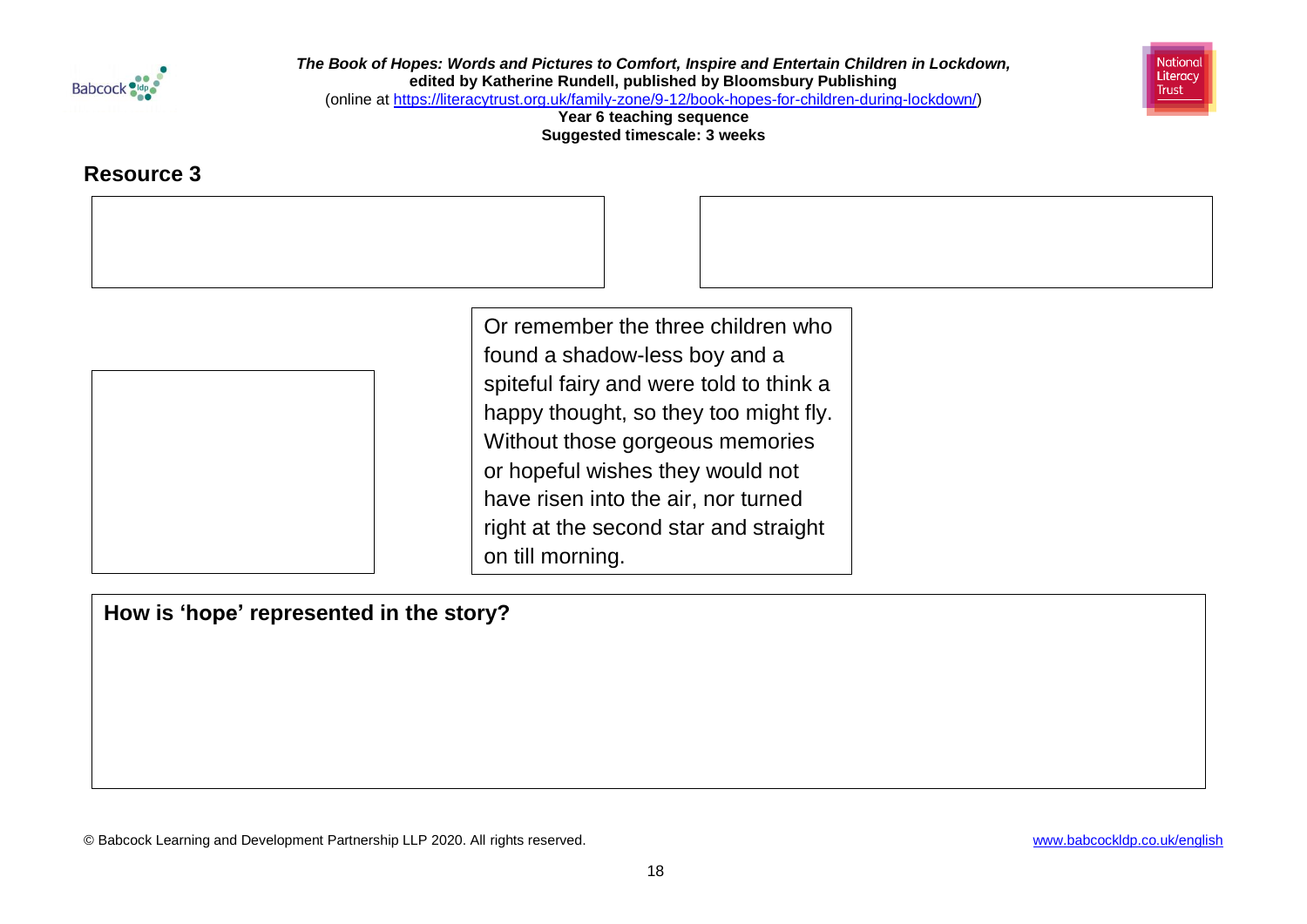

National Literacy **Trust** 

(online at [https://literacytrust.org.uk/family-zone/9-12/book-hopes-for-children-during-lockdown/\)](https://literacytrust.org.uk/family-zone/9-12/book-hopes-for-children-during-lockdown/)

**Year 6 teaching sequence Suggested timescale: 3 weeks**

## **Resource 4**

Imagine the mermaid giving up her tail, finding the courage to venture into the unknown, into a world she's never seen. The wonder of new possibilities making everything seem magical, the hope in her heart giving her grit and tenacity so she refuses to ever give up.

**How is 'hope' represented in the story?**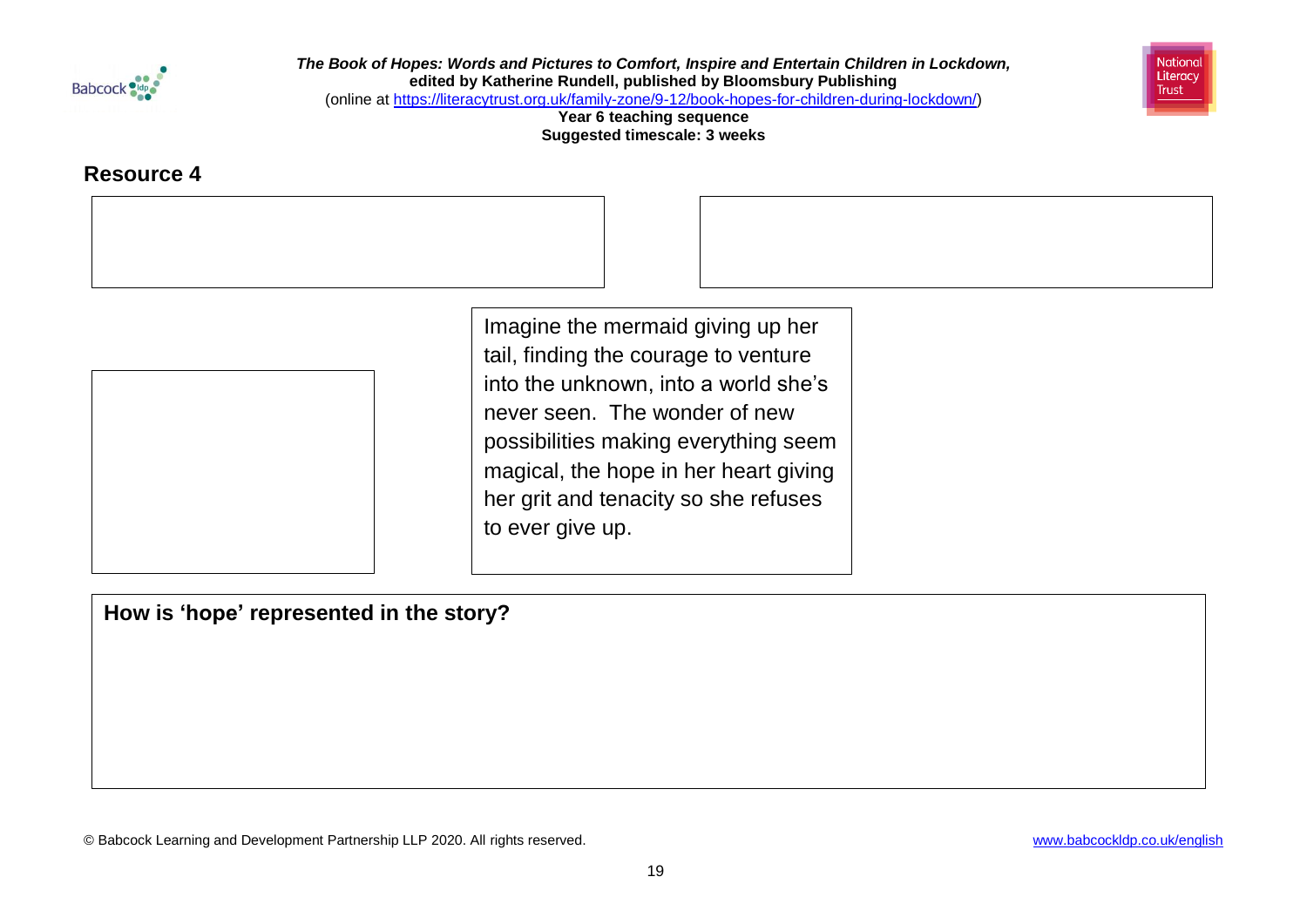

## **Resource 5**

When the world seems dark or frightening, look for a single star. Make that star a hopeful thought.

Click or tap here to enter text.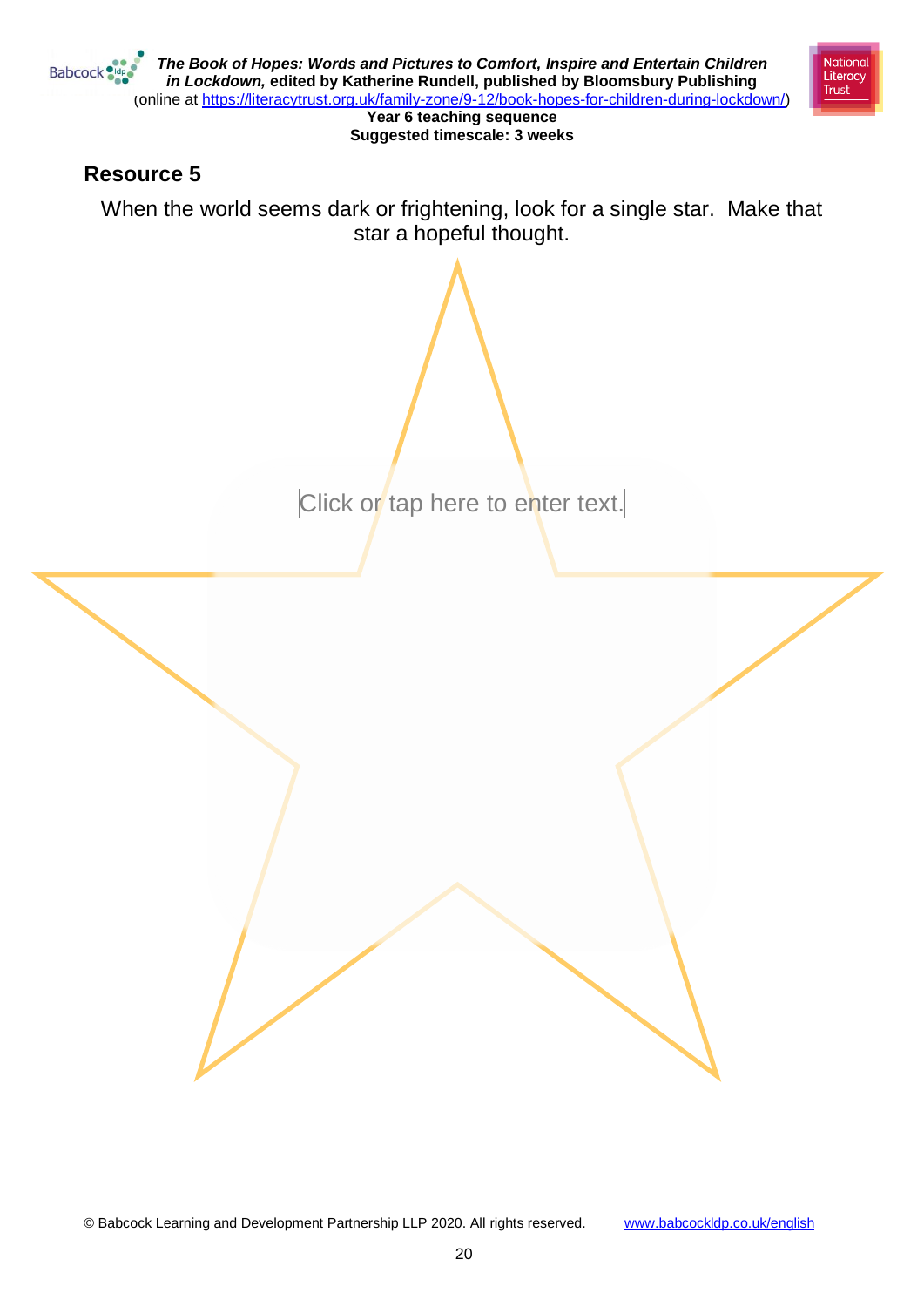

**National** 

Literacy **Trust** 



On a sad or overwhelming day when everything feels very dark, if you can find just a little drop of hope, a memory of something wonderful or a dazzling ambition, that tiny drop - no matter how small - will become your guiding star (or your second star if you one day learn to fly).

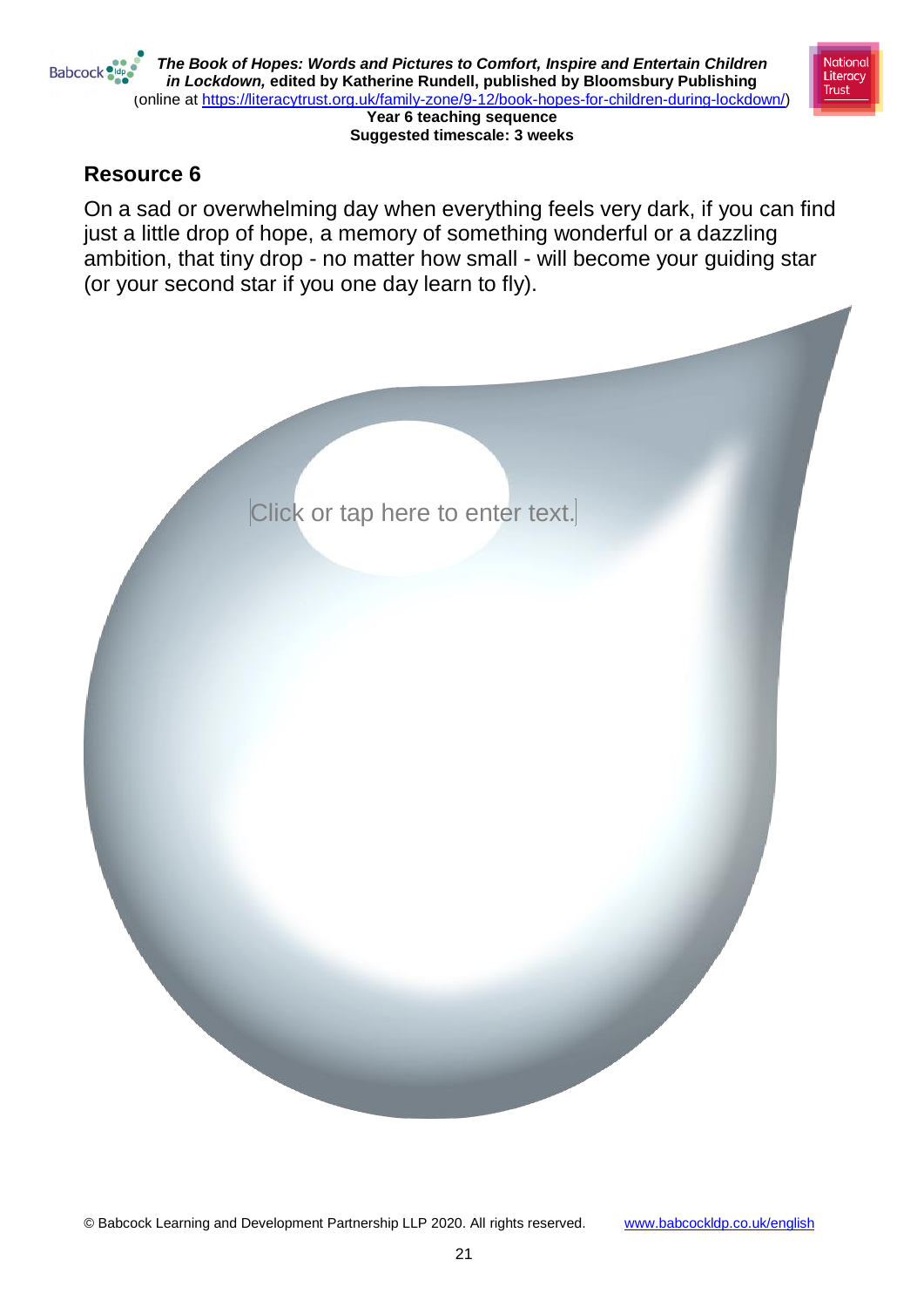

*The Book of Hopes: Words and Pictures to Comfort, Inspire and Entertain Children in Lockdown,*  **edited by Katherine Rundell, published by Bloomsbury Publishing** (Available online at [https://literacytrust.org.uk/family-zone/9-12/book-hopes-for-children-during-lockdown/\)](https://literacytrust.org.uk/family-zone/9-12/book-hopes-for-children-during-lockdown/)

**Year 6 teaching sequence Suggested timescale: 3 weeks**



## **Resource 7**

# Likes/Dislikes/Puzzles/Patterns

| What do you like about the text?           | Is there anything you dislike about the text? |
|--------------------------------------------|-----------------------------------------------|
|                                            |                                               |
|                                            |                                               |
|                                            |                                               |
|                                            |                                               |
|                                            |                                               |
|                                            |                                               |
| Are there any puzzles for you in the text? | Can you notice any patterns?                  |
|                                            |                                               |
|                                            |                                               |
|                                            |                                               |
|                                            |                                               |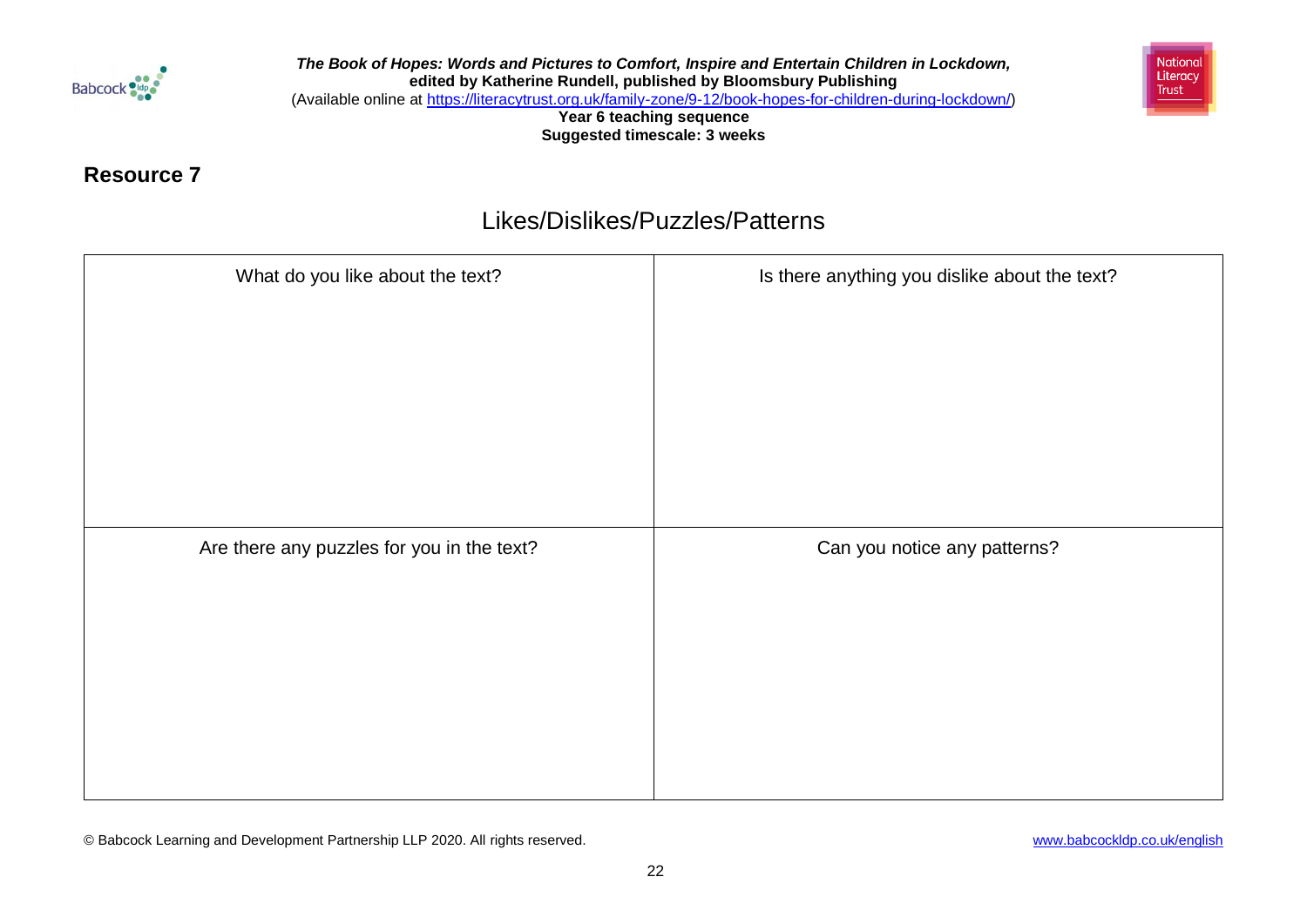



(Available online at [https://literacytrust.org.uk/family-zone/9-12/book-hopes-for-children-during-lockdown/\)](https://literacytrust.org.uk/family-zone/9-12/book-hopes-for-children-during-lockdown/)

**Year 6 teaching sequence Suggested timescale: 3 weeks**

|                                              | <b>TEACHING SEQUENCE FOR WRITING</b>                                                                                                                                                                                                                                                                                                                                                                                                                                                                                                                                                                                                                                                                                                                                                                                                                                                                                                                                                                                                                                                                                                                                                                                                                                                                                                                                                                                                             |                                                                                                                                                                                                                                                                                                                                                                                                                                                                                                               |                                                   |
|----------------------------------------------|--------------------------------------------------------------------------------------------------------------------------------------------------------------------------------------------------------------------------------------------------------------------------------------------------------------------------------------------------------------------------------------------------------------------------------------------------------------------------------------------------------------------------------------------------------------------------------------------------------------------------------------------------------------------------------------------------------------------------------------------------------------------------------------------------------------------------------------------------------------------------------------------------------------------------------------------------------------------------------------------------------------------------------------------------------------------------------------------------------------------------------------------------------------------------------------------------------------------------------------------------------------------------------------------------------------------------------------------------------------------------------------------------------------------------------------------------|---------------------------------------------------------------------------------------------------------------------------------------------------------------------------------------------------------------------------------------------------------------------------------------------------------------------------------------------------------------------------------------------------------------------------------------------------------------------------------------------------------------|---------------------------------------------------|
| <b>Focus</b>                                 | <b>Sequence of activities</b>                                                                                                                                                                                                                                                                                                                                                                                                                                                                                                                                                                                                                                                                                                                                                                                                                                                                                                                                                                                                                                                                                                                                                                                                                                                                                                                                                                                                                    | <b>Considerations for</b><br>children working at<br>home                                                                                                                                                                                                                                                                                                                                                                                                                                                      | <b>Resources</b>                                  |
| <b>Reading and</b><br>exploring<br>the texts | Warm up to the theme and the texts<br>Teaching input (if possible in a live lesson)<br>Before starting, provide the children with a notebook or other resource for all<br>$\bullet$<br>their jottings and writing over the sequence. This will become their own Book of<br>Hopes. If you did the Guided Reading Sequence, the children will already<br>have started their notebooks. Pair the children with their writing buddy,<br>considering differing children's needs and ensure that they have an easy and<br>secure way of communicating.<br>Introduce the unit by referring back to the guided reading activities (if you used<br>$\bullet$<br>these) and remind the children about the overall theme of hope in the collection.<br>Explain the outcome of the sequence as their final piece of Y6 writing to<br>$\bullet$<br>celebrate the end of their time at primary school. Tell them your ideas for the<br>final presentation/performance and ask for their responses to this.<br>Explore the idea of hope/hopefulness/hopeless/hopelessness. If you have<br>$\bullet$<br>already had discussions on this during the guided reading sessions, you may<br>want to spend less time on it here:<br>What have you hoped for in the past? A much wanted present? A<br>$\circ$<br>special holiday? A pet? Friends to stop falling out? To pass a test? A<br>new brother or sister? That you wouldn't need a filling at the dentist? List | Consider how to<br>$\bullet$<br>introduce the unit,<br>e.g. via a live lesson,<br>a recorded<br>presentation, etc. As<br>you will be<br>introducing the final<br>performance<br>outcome, it would be<br>ideal if you could be<br>working live with as<br>many children as<br>possible so that they<br>feel part of a whole<br>Y6 community and<br>excited by the<br>project, and can<br>respond to you<br>straight away.<br>Children's existing<br>$\bullet$<br>knowledge in using<br>ICT to contribute their | padlet.com or<br>other online<br>sharing resource |
|                                              | all the things you can remember hoping for as quickly as you can.<br>Collect the things the children think of using an online resource such as                                                                                                                                                                                                                                                                                                                                                                                                                                                                                                                                                                                                                                                                                                                                                                                                                                                                                                                                                                                                                                                                                                                                                                                                                                                                                                   | ideas                                                                                                                                                                                                                                                                                                                                                                                                                                                                                                         |                                                   |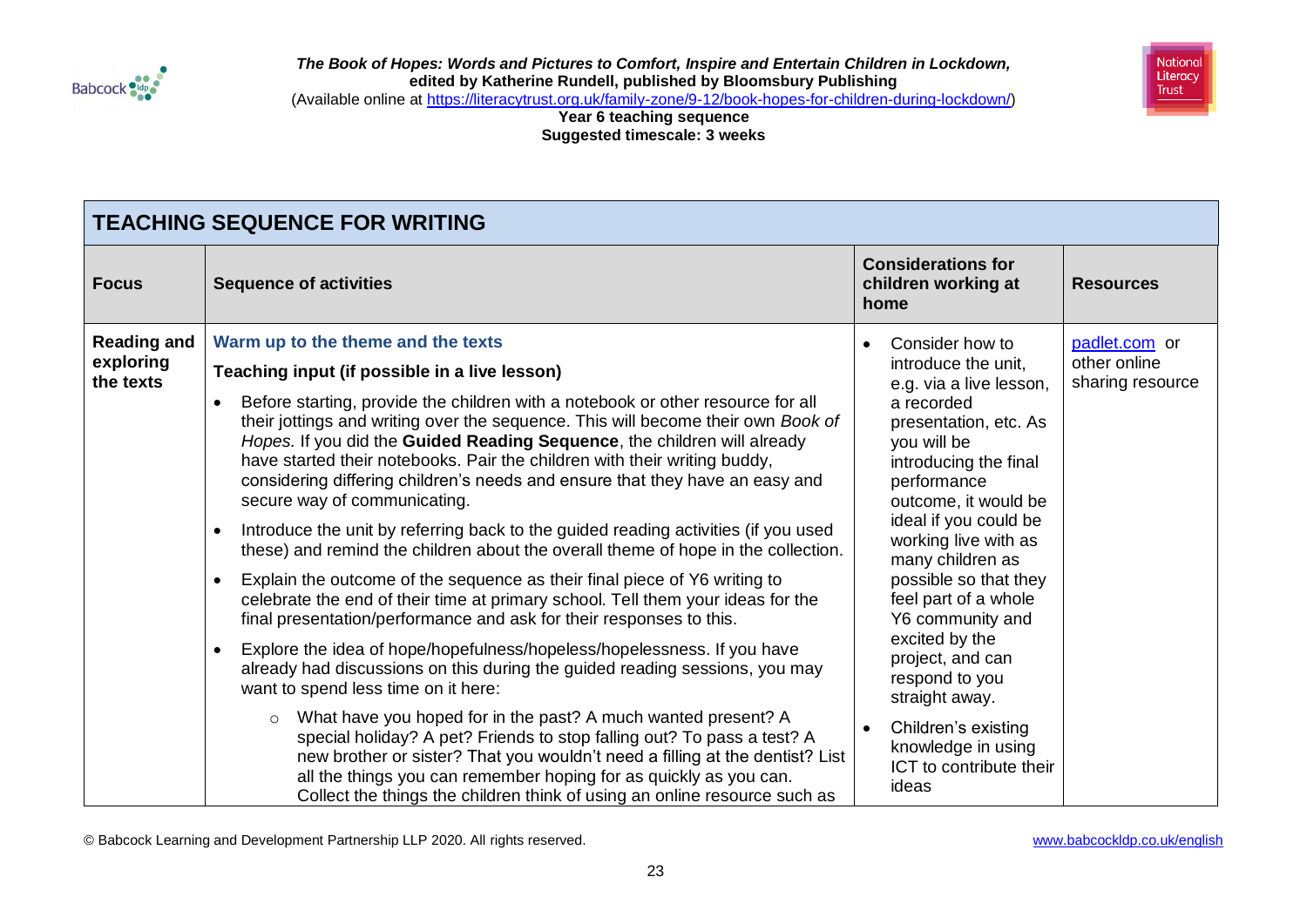



(Available online at [https://literacytrust.org.uk/family-zone/9-12/book-hopes-for-children-during-lockdown/\)](https://literacytrust.org.uk/family-zone/9-12/book-hopes-for-children-during-lockdown/)

### **Year 6 teaching sequence Suggested timescale: 3 weeks**

| $\circ$<br>$\bullet$                                               | padlet.com and share with the whole class. Feedback (if possible) to<br>their responses.<br>What feelings do you have when you are hoping for something? Display<br>words that might describe their emotions together with definitions for any<br>that might be tricky, e.g. excitement, nervousness, anticipation,<br>happiness, trepidation, positive, fear. Give examples of something you<br>have hoped for and the feelings that it engendered. Ask children to give<br>you examples of their feelings verbally from their experience.<br>Independent task and feedback/sharing<br>Ask the children to draw (or design on a computer) a picture, incorporating both<br>words and images to communicate their ideas about things they have hoped for<br>and the feelings they associate with them. Share these with the class. | Ask children to send<br>in their artwork<br>electronically.                                                                                                                                                                                                                                                                                                                   |                                                            |
|--------------------------------------------------------------------|------------------------------------------------------------------------------------------------------------------------------------------------------------------------------------------------------------------------------------------------------------------------------------------------------------------------------------------------------------------------------------------------------------------------------------------------------------------------------------------------------------------------------------------------------------------------------------------------------------------------------------------------------------------------------------------------------------------------------------------------------------------------------------------------------------------------------------|-------------------------------------------------------------------------------------------------------------------------------------------------------------------------------------------------------------------------------------------------------------------------------------------------------------------------------------------------------------------------------|------------------------------------------------------------|
| $\bullet$<br>$\circ$<br>$\circ$<br>$\circ$<br>$\circ$<br>$\bullet$ | <b>Reading and responding</b><br>Teaching input (if possible, in a live lesson or short recording)<br>Ask children to look at the contents pages and the sections that the book is<br>divided into. Make sure they know how to use the contents to click straight to<br>the text or to use the page bar at the bottom. Tell them that you have chosen<br>some texts for them to read and grouped them into your own categories:<br>Home and family<br>Encounters with nature<br>Thoughts and feelings<br>Amazing animals<br>Just imaginestory ideas<br>Tell them that they are going to read a number of the texts (they are all very<br>short!) over the next two-three days and as they read them, they will jot down<br>notes about their thoughts.                                                                             | Reading<br>$\bullet$<br>accessibility: plan<br>how you enable<br>access for SEND<br>pupils who cannot<br>read the texts for<br>themselves, e.g.<br>Recorded audio<br>$\Omega$<br>files/large<br>print/braille, etc.<br>Directly ask a<br>$\circ$<br>family member to<br>read the texts to<br>them<br>Consider the<br>$\bullet$<br>format/platform, etc.<br>for reading to the | <b>Resource 9:</b><br>Reading<br><b>Responses</b><br>sheet |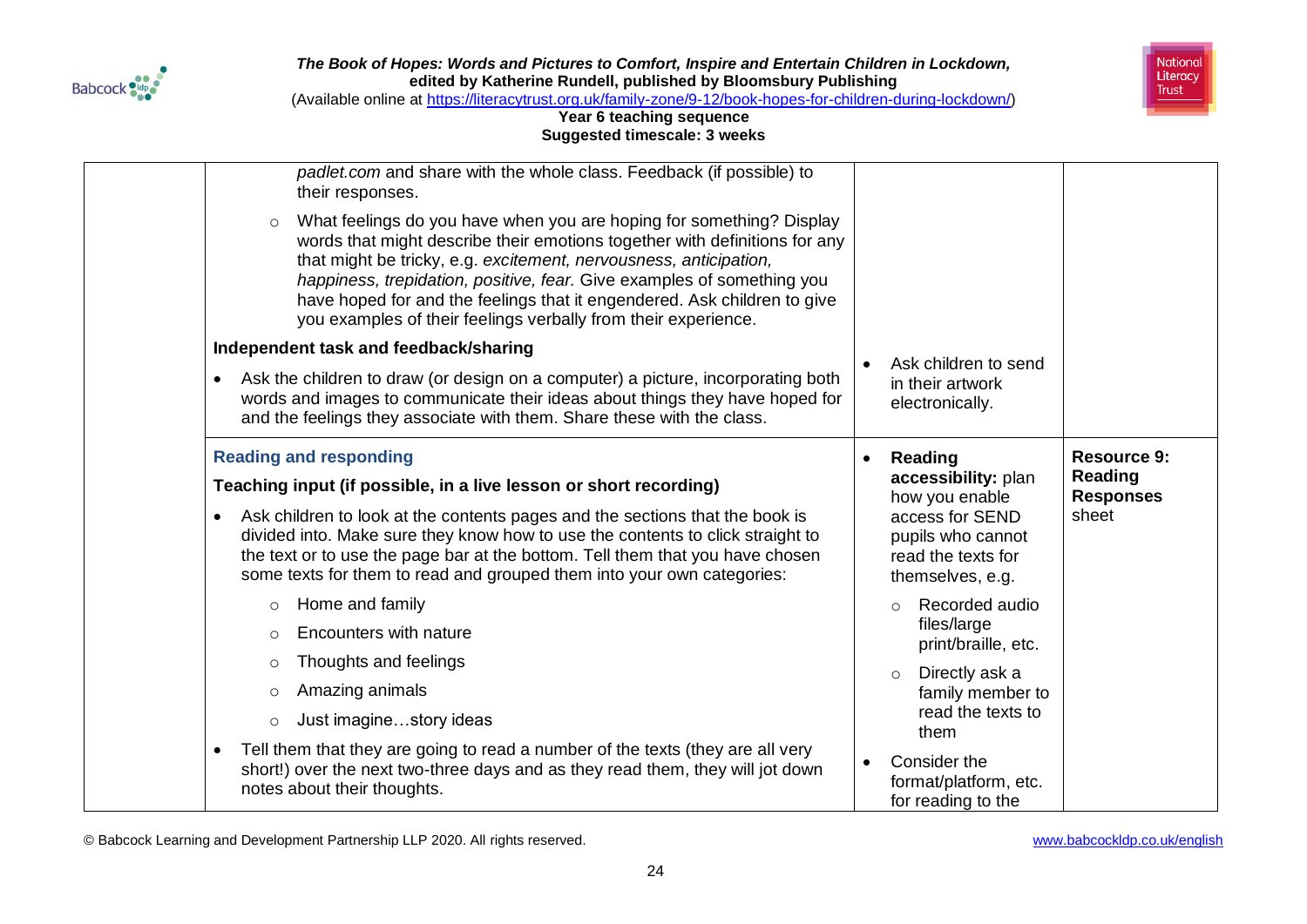



(Available online at [https://literacytrust.org.uk/family-zone/9-12/book-hopes-for-children-during-lockdown/\)](https://literacytrust.org.uk/family-zone/9-12/book-hopes-for-children-during-lockdown/)

| Choose one of the first four categories and read one of the stories/poems aloud<br>to the children that you think will connect to their recent experiences and/or<br>appeal to them, e.g. if you have read Varjak Paw to your class, you might start<br>with S. F. Said's The Naughtiest Cat I Have Ever Known or if many of your<br>children live in flats, you might start with Balcony Picnic by Michelle Magorian. If<br>you have time, you might like to read one text from each category so that they<br>really understand how they are grouped. Particularly make sure that they<br>understand how the final category has a different focus. | children and for the<br>children's feedback<br>following<br>independent reading.               |
|-----------------------------------------------------------------------------------------------------------------------------------------------------------------------------------------------------------------------------------------------------------------------------------------------------------------------------------------------------------------------------------------------------------------------------------------------------------------------------------------------------------------------------------------------------------------------------------------------------------------------------------------------------|------------------------------------------------------------------------------------------------|
| Introduce Resource 9: Reading Responses sheet and explain the headings if<br>you want to use this. Alternatively, ask the children to use a page in their<br>notebook to record their responses. Model recording your responses for the text<br>you read, using brief jottings rather than full sentences. Refer back to the<br>activity on Likes, Dislikes, Puzzles and Patterns from the Guided Reading<br>sessions if you did this.                                                                                                                                                                                                              |                                                                                                |
| Independent task                                                                                                                                                                                                                                                                                                                                                                                                                                                                                                                                                                                                                                    |                                                                                                |
| Set up the reading task by asking the children to read the texts over two to<br>three days, for example two categories the first day, two the second day and<br>the final one on the third day. As they read, they need to complete the Reading<br>Responses sheet as modelled.                                                                                                                                                                                                                                                                                                                                                                     |                                                                                                |
| Feedback/sharing                                                                                                                                                                                                                                                                                                                                                                                                                                                                                                                                                                                                                                    | If you have an online                                                                          |
| Read as many of the texts aloud to the children in story-times and explore the<br>ideas and words in those that are more challenging.                                                                                                                                                                                                                                                                                                                                                                                                                                                                                                               | platform that enables<br>small groups to chat<br>together, you could                           |
| Plan an opportunity for children to share some of their thoughts about their<br>reading. They could do this with their writing buddy but ideally also more widely,<br>for example in a whole class session or by you leading small group sessions<br>online or in school. Prompt children to start thinking about those texts that spark<br>memories for them or that relate to something that has happened recently or<br>that they just really like.                                                                                                                                                                                              | use that here or they<br>could respond using<br>padlet.com (or similar<br>collaborative tool). |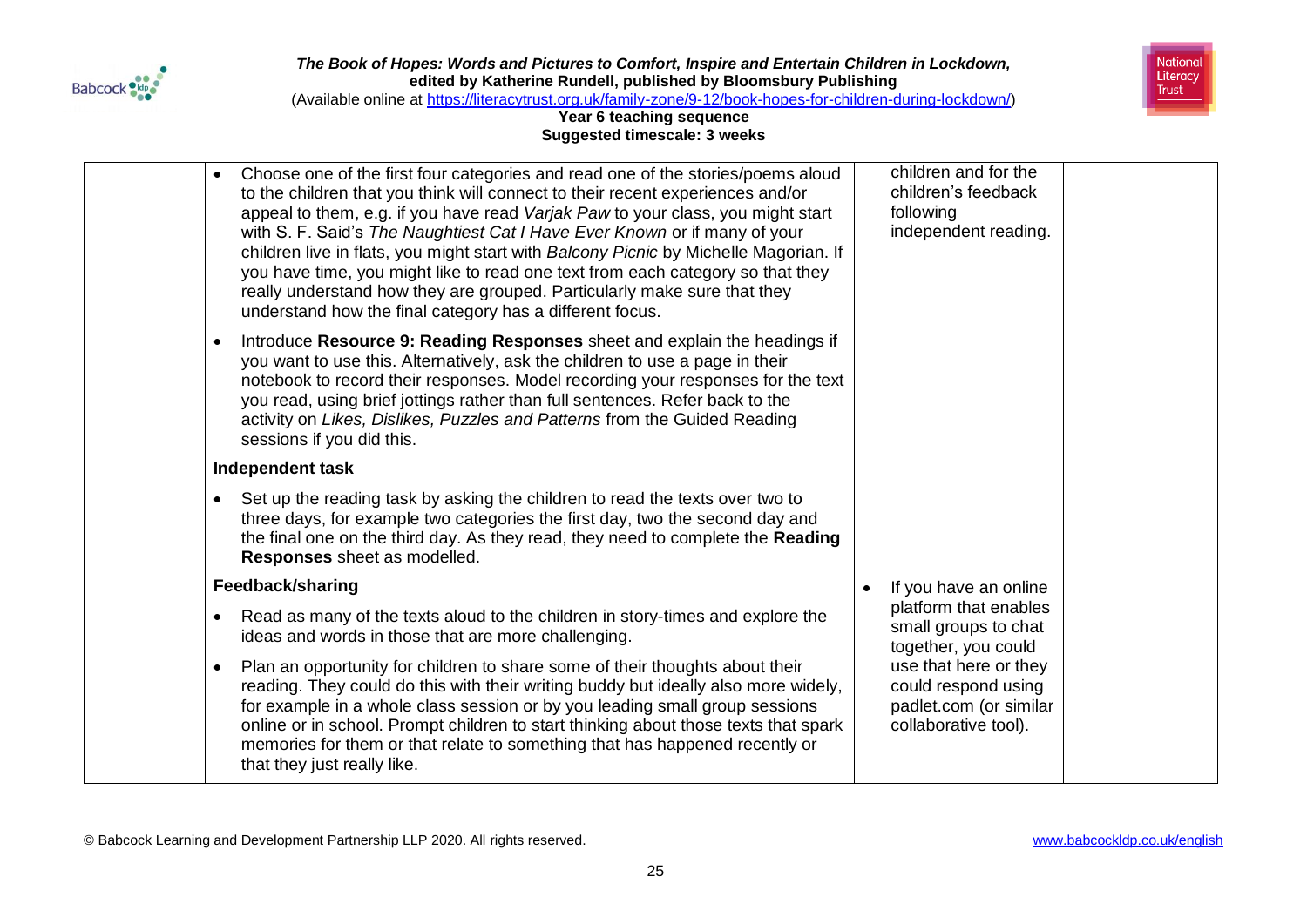



(Available online at [https://literacytrust.org.uk/family-zone/9-12/book-hopes-for-children-during-lockdown/\)](https://literacytrust.org.uk/family-zone/9-12/book-hopes-for-children-during-lockdown/)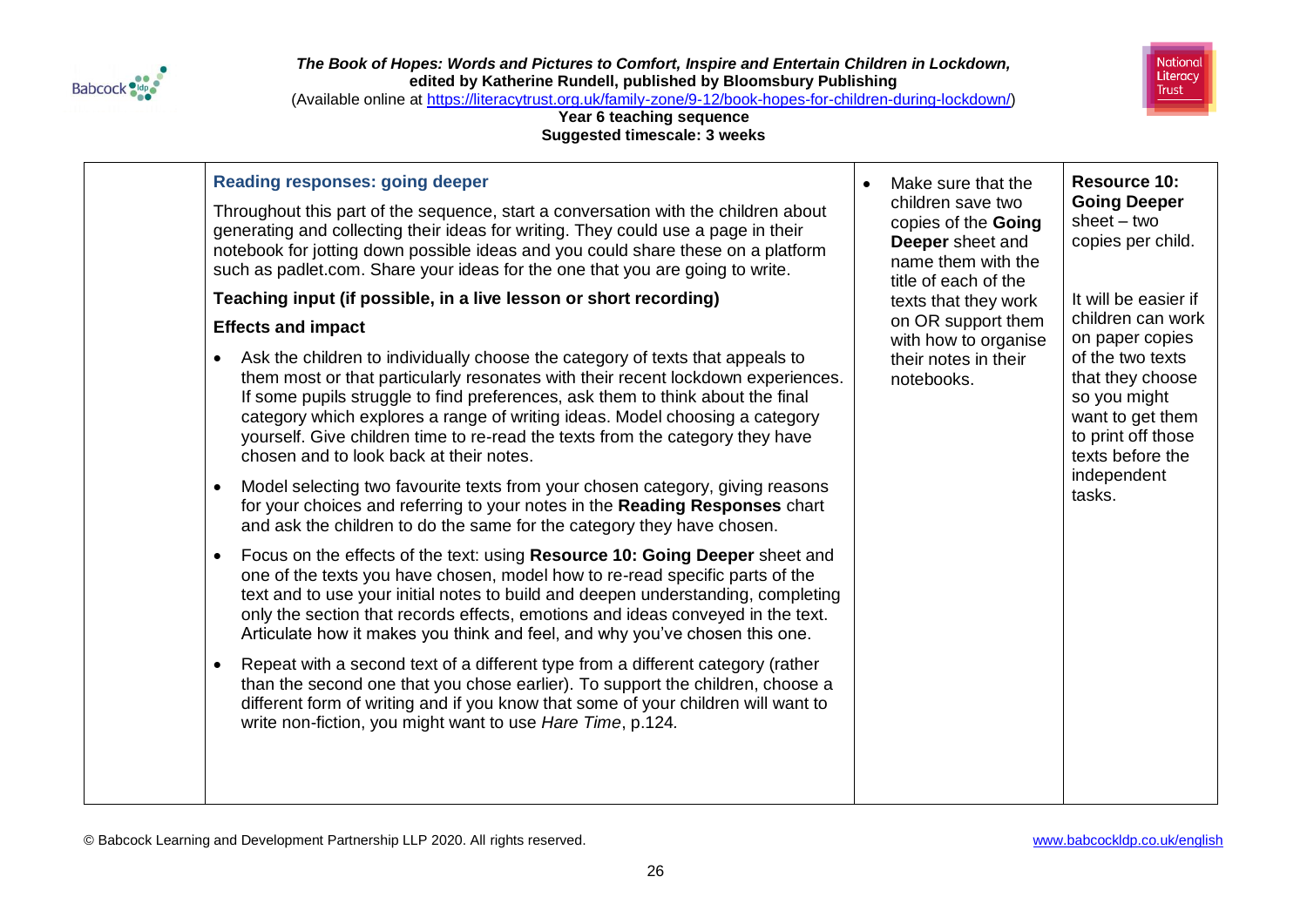



(Available online at [https://literacytrust.org.uk/family-zone/9-12/book-hopes-for-children-during-lockdown/\)](https://literacytrust.org.uk/family-zone/9-12/book-hopes-for-children-during-lockdown/)

| <b>Independent task</b>                                                                                                                                                                                                                                                                                                                                                                                                                                       |           |                                                                    |  |
|---------------------------------------------------------------------------------------------------------------------------------------------------------------------------------------------------------------------------------------------------------------------------------------------------------------------------------------------------------------------------------------------------------------------------------------------------------------|-----------|--------------------------------------------------------------------|--|
| Ask the children to re-read the 2 texts that they have chosen and to note the<br>$\bullet$<br>effects in the same way. It doesn't matter if some of them use the same texts<br>that you have modelled from if these were their choices.                                                                                                                                                                                                                       |           | Children may need to<br>articulate their                           |  |
| Teaching input (if possible, in a live lesson or short recording)                                                                                                                                                                                                                                                                                                                                                                                             |           | thoughts verbally                                                  |  |
| Language choices and structure                                                                                                                                                                                                                                                                                                                                                                                                                                |           | before writing their<br>notes so consider                          |  |
| Return to the Going Deeper sheets and the texts you used above. Model<br>$\bullet$<br>highlighting words and phrases in the texts that particularly contributed to the<br>effects and feelings that you identified earlier. Note these on the sheet or in<br>notebooks.                                                                                                                                                                                       |           | how you could<br>provide an<br>opportunity for them<br>to do this. |  |
| Talk to the children about the different types of text in the book: some are easily<br>$\bullet$<br>identifiable as stories and poems but many others are a form of recount based<br>on current or past experiences. There are also some that speak directly to the<br>reader and feel like writing in progress, e.g. The Domovoi. Using the prompt<br>questions on the sheet, model re-reading the texts to identify some core<br>elements of the structure. |           |                                                                    |  |
| How does it begin?<br>$\circ$                                                                                                                                                                                                                                                                                                                                                                                                                                 |           |                                                                    |  |
| How does it end?<br>$\circ$                                                                                                                                                                                                                                                                                                                                                                                                                                   |           |                                                                    |  |
| What have you noticed about how it is organised?<br>$\circ$                                                                                                                                                                                                                                                                                                                                                                                                   |           |                                                                    |  |
| Consider your children's existing text experiences at this point and adapt this<br>$\bullet$<br>session accordingly.                                                                                                                                                                                                                                                                                                                                          |           |                                                                    |  |
| <b>Independent Task</b>                                                                                                                                                                                                                                                                                                                                                                                                                                       |           |                                                                    |  |
| Ask children to complete the same sections for their two chosen texts following<br>$\bullet$<br>your modelling.                                                                                                                                                                                                                                                                                                                                               | $\bullet$ | Consider the<br>challenge of how to<br>support children at         |  |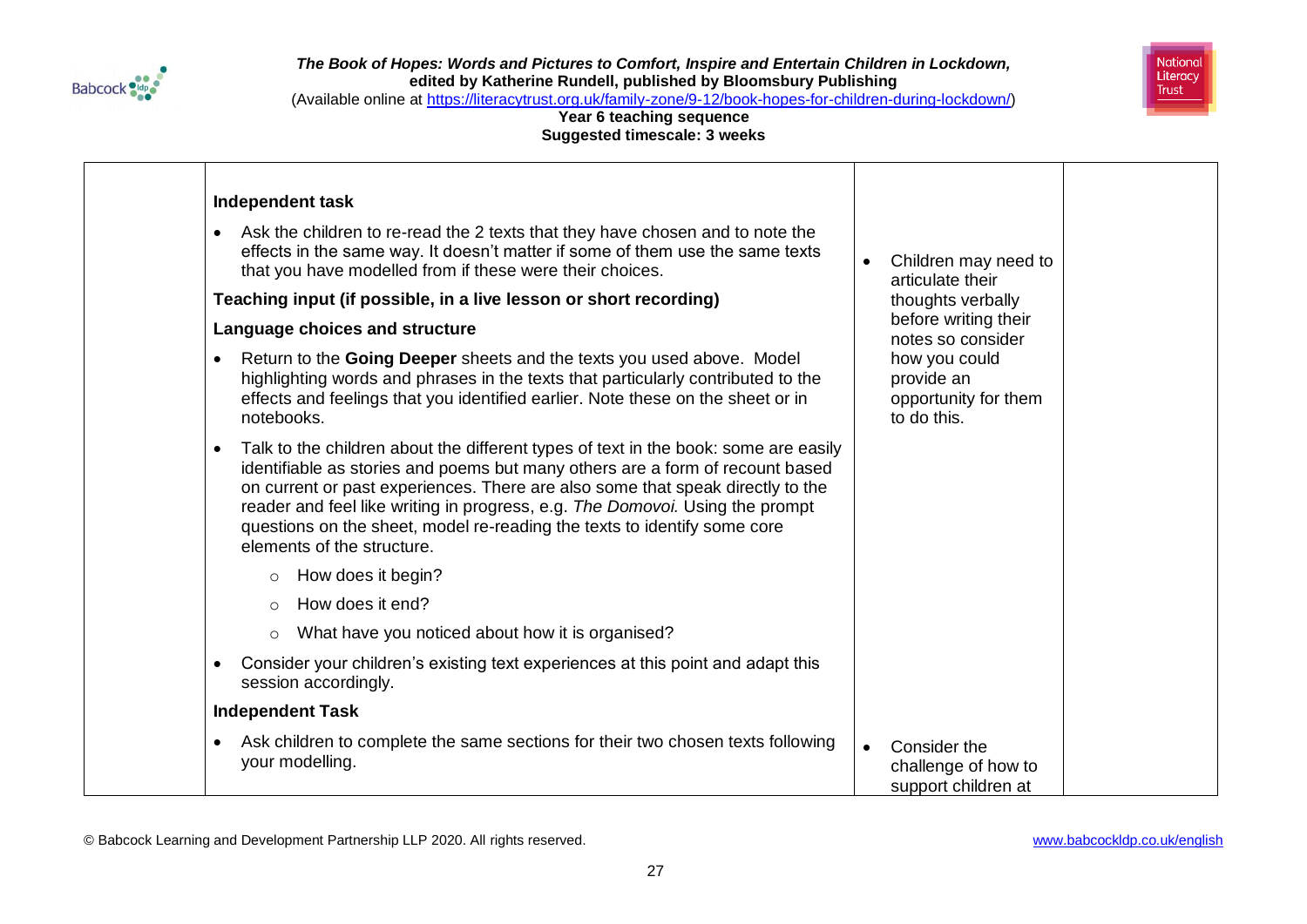



(Available online at [https://literacytrust.org.uk/family-zone/9-12/book-hopes-for-children-during-lockdown/\)](https://literacytrust.org.uk/family-zone/9-12/book-hopes-for-children-during-lockdown/)

|                        | You may wish to collate a list of the texts that different children are working on<br>$\bullet$<br>so that you can group them for the feedback.                                                                                                                                                                                                                                                                                                 | home who may<br>struggle with this task<br>and how they can be                         |                           |
|------------------------|-------------------------------------------------------------------------------------------------------------------------------------------------------------------------------------------------------------------------------------------------------------------------------------------------------------------------------------------------------------------------------------------------------------------------------------------------|----------------------------------------------------------------------------------------|---------------------------|
|                        | Feedback/sharing of both independent tasks                                                                                                                                                                                                                                                                                                                                                                                                      | involved in group                                                                      |                           |
|                        | If you have grouped the children as suggested above and can lead small group<br>sessions remotely, display some of the responses on their sheets and lead a<br>discussion of their ideas. Focus particularly on the overall effect of each text,<br>e.g. did it make them laugh or smile, feel sad, intrigue them? How were those<br>effects achieved? Which words, phrases and sentences made the most impact<br>on them linked to the effect? | feedback.<br>Consider how you<br>can share the<br>children's responses<br>more widely. |                           |
|                        | Talk to the children about how they could use what they have learnt in their own<br>writing. Encourage them to continue thinking about the ideas for their own<br>writing and to write and to jot ideas either in their notebook or at the bottom of<br>the sheet. Share the ideas you have for your text.                                                                                                                                      |                                                                                        |                           |
| <b>Growing the</b>     | <b>Playing with ideas</b>                                                                                                                                                                                                                                                                                                                                                                                                                       |                                                                                        | https://authorfy.co       |
| idea and<br>practising | <b>Teacher input</b>                                                                                                                                                                                                                                                                                                                                                                                                                            |                                                                                        | m/10minutechalle<br>nges/ |
| writing                | Explain that in order to develop ideas and get their imaginations firing, you are<br>$\bullet$<br>going to play around more widely with ideas before making a final decision<br>about your writing outcome.                                                                                                                                                                                                                                     |                                                                                        |                           |
|                        | Show the children the authorfy.com website and explain the 10 Minute<br>$\bullet$<br>Challenges written by different authors.                                                                                                                                                                                                                                                                                                                   |                                                                                        |                           |
|                        | Model playing a Lucky Dip game where you pick an author and look at the<br>challenge. Does it appeal to you? Intrigue you? Is there a link (even a tenuous                                                                                                                                                                                                                                                                                      | Use padlet.com or a<br>'chat' facility for the                                         |                           |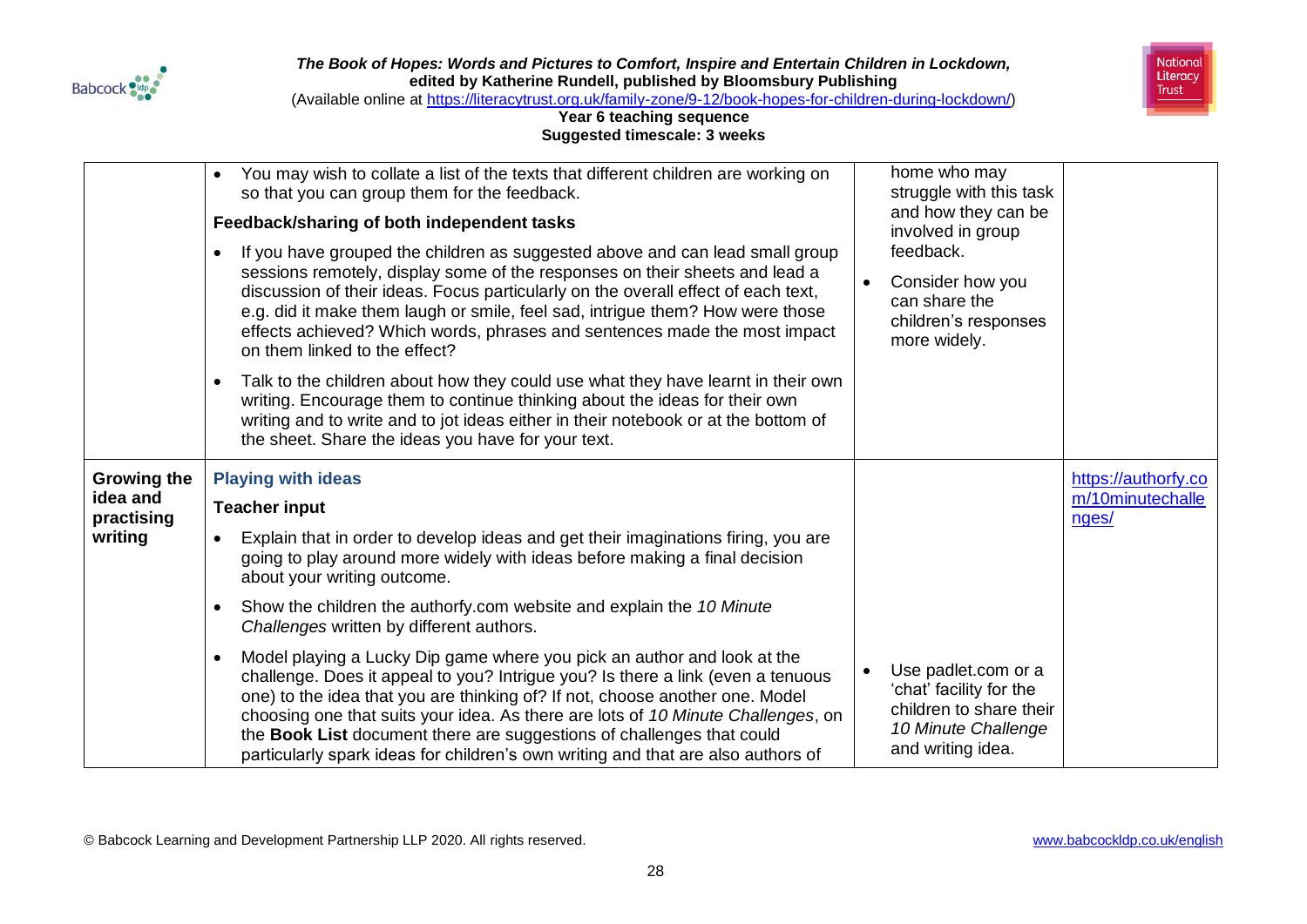



(Available online at [https://literacytrust.org.uk/family-zone/9-12/book-hopes-for-children-during-lockdown/\)](https://literacytrust.org.uk/family-zone/9-12/book-hopes-for-children-during-lockdown/)

| texts in The Book of Hopes. These focus on being a writer and the devices you<br>use to get going with an idea.<br>Independent task and feedback<br>The children play Lucky Dip with the 10 Minute Challenges suggested and try<br>$\bullet$<br>one out that appeals to them and/or links to their writing idea. Ask them to jot<br>any further notes or ideas for writing in their notebooks if they wish.                                                                                                                                                                                                                                         |                                         |
|-----------------------------------------------------------------------------------------------------------------------------------------------------------------------------------------------------------------------------------------------------------------------------------------------------------------------------------------------------------------------------------------------------------------------------------------------------------------------------------------------------------------------------------------------------------------------------------------------------------------------------------------------------|-----------------------------------------|
| Share their experiences as a whole class.<br>$\bullet$                                                                                                                                                                                                                                                                                                                                                                                                                                                                                                                                                                                              |                                         |
| <b>Developing initial ideas</b>                                                                                                                                                                                                                                                                                                                                                                                                                                                                                                                                                                                                                     | <b>Resource 11:</b>                     |
| Teaching input (if possible through a live or recorded lesson)                                                                                                                                                                                                                                                                                                                                                                                                                                                                                                                                                                                      | <b>Growing the</b><br><b>Idea</b> sheet |
| Introduce Resource 11: Growing the Idea sheet and explain that although this<br>$\bullet$<br>is similar to the Going Deeper sheet, this time they are going to use it to<br>organise the jottings and ideas that they have had so far in order to plan their<br>own writing. Alternatively, they can organise and develop their notes in their<br>notebooks.                                                                                                                                                                                                                                                                                        |                                         |
| Model gathering your thoughts, reflecting on your initial ideas from your Going<br>$\bullet$<br><b>Deeper</b> sheet and thinking through any new ideas from the 10 Minute<br>Challenge. Model your decision by articulating this, for example: "I've decided to<br>write about finding something disgusting/surprising in my meals (from A. F.<br>Harrold's 10 Minute Challenge) and the sort of mood/feeling I want to create a<br>funny one. I'm going to combine that with the idea of The Domovoi - my house<br>spirit is going to be responsible for putting things in my food to get my attention<br>or cheer me up." Note this on the sheet. |                                         |
| Focus on the effects that you want to create by modelling, choosing three<br>$\bullet$<br>words/short phrases that communicate the main effects want to create, for<br>example: "For my disgusting things in the meals writing, I want the effect to be                                                                                                                                                                                                                                                                                                                                                                                             |                                         |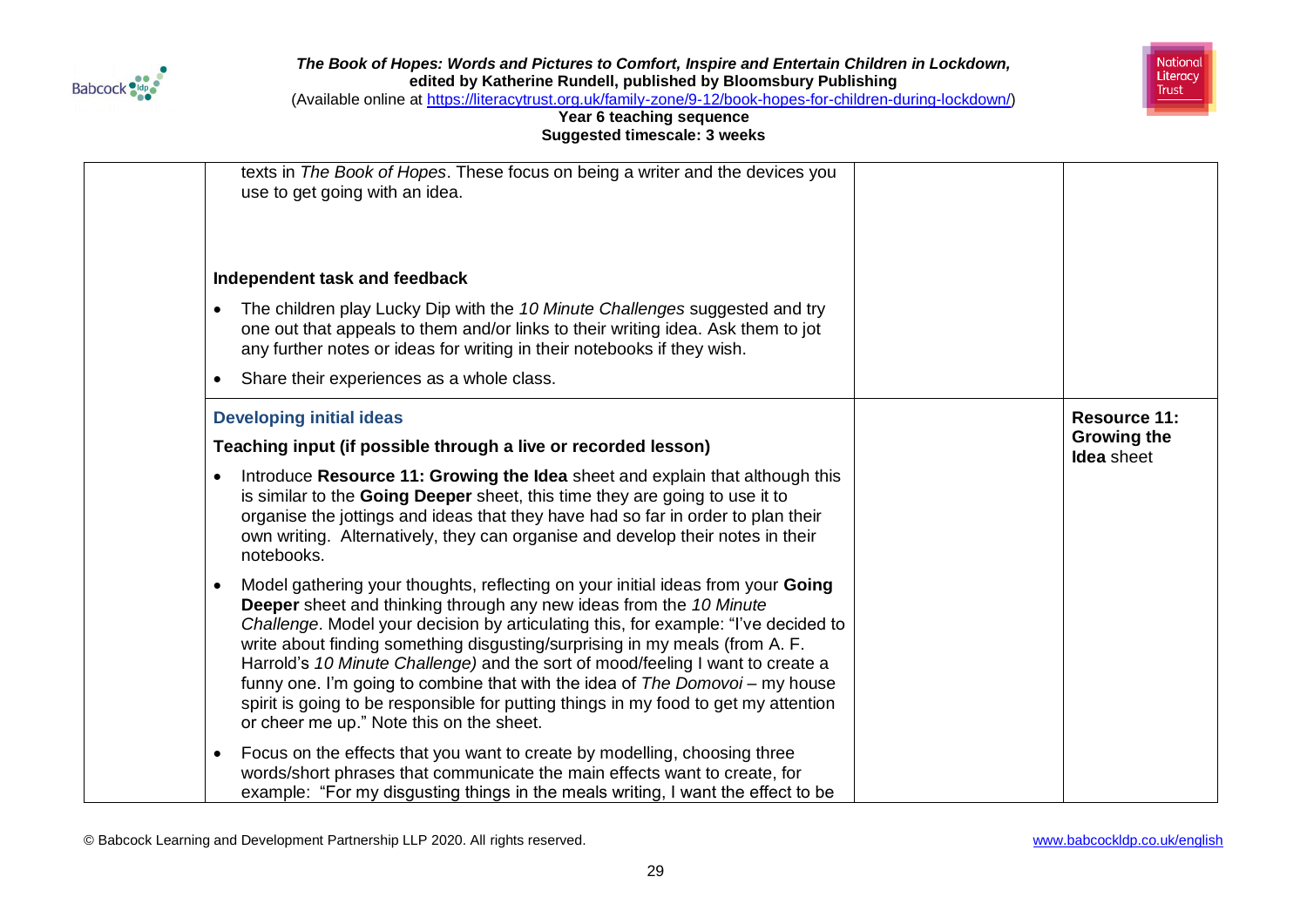



(Available online at [https://literacytrust.org.uk/family-zone/9-12/book-hopes-for-children-during-lockdown/\)](https://literacytrust.org.uk/family-zone/9-12/book-hopes-for-children-during-lockdown/)

|                     | disgust, then also curiosity and a sense of the ridiculousand finally relief when<br>I realise who is playing the tricks" Note these on the sheet, thinking out loud<br>about the effect and emotional response that you want from the reader. Ask the<br>children to note down their idea and the effects they want to create in the same<br>way.                                                          |                                                                                                                   |                                         |
|---------------------|-------------------------------------------------------------------------------------------------------------------------------------------------------------------------------------------------------------------------------------------------------------------------------------------------------------------------------------------------------------------------------------------------------------|-------------------------------------------------------------------------------------------------------------------|-----------------------------------------|
|                     | Short-burst writing: using these initial ideas, model having a go at writing either<br>a few sentences from the beginning or the middle or the end, talking aloud as<br>you select and reject words/phrases/sentences and reflecting on the idea. Will it<br>work? Can I see where I can go with it? What do I need to think about a bit<br>more? Collecting and playing with words? How it's going to end? | Plan how you can<br>touch base with the<br>children about their<br>ideas so that you can<br>support them if there |                                         |
|                     | Independent task and feedback/sharing                                                                                                                                                                                                                                                                                                                                                                       | are challenges.                                                                                                   |                                         |
|                     | Ask the children to spend 10 minutes trying out their ideas in the same way.<br>Encourage them to write either a few sentences from the middle or to write the<br>ending.                                                                                                                                                                                                                                   |                                                                                                                   |                                         |
|                     | Share their writing with their writing buddies for feedback and more widely if you<br>wish.                                                                                                                                                                                                                                                                                                                 |                                                                                                                   |                                         |
| <b>Planning the</b> | <b>Planning the final outcome</b>                                                                                                                                                                                                                                                                                                                                                                           | Consider providing                                                                                                | <b>Resource 10:</b>                     |
| outcome<br>and      | Teacher input (if possible through a live lesson)                                                                                                                                                                                                                                                                                                                                                           | children with<br>additional planning                                                                              | <b>Going Deeper</b><br>sheet and        |
| independent         | <b>Modelling planning</b>                                                                                                                                                                                                                                                                                                                                                                                   | support, e.g. an                                                                                                  | <b>Resource 11:</b>                     |
| writing             | Return to the Growing Ideas sheet and draw children's attention to the<br>Language Choices and How will you organise the text? Sections? Remind them<br>of the earlier discussion you had about the effects of the texts they read and the<br>initial ideas that they noted and tried out in the short-burst writing.                                                                                       | individual chat on the<br>phone or online so<br>that they can talk<br>through their ideas.                        | <b>Growing the</b><br><b>Idea</b> sheet |
|                     | Model taking your idea and thinking through the structure, using the sentence<br>starters to support this, e.g. "I want it to be humorous and light and I really loved<br>the idea of finding something odd and disgusting in my food. But I also loved<br>the idea in The Domovoi so I'm going to see if I can combine them. I'm going to                                                                  |                                                                                                                   |                                         |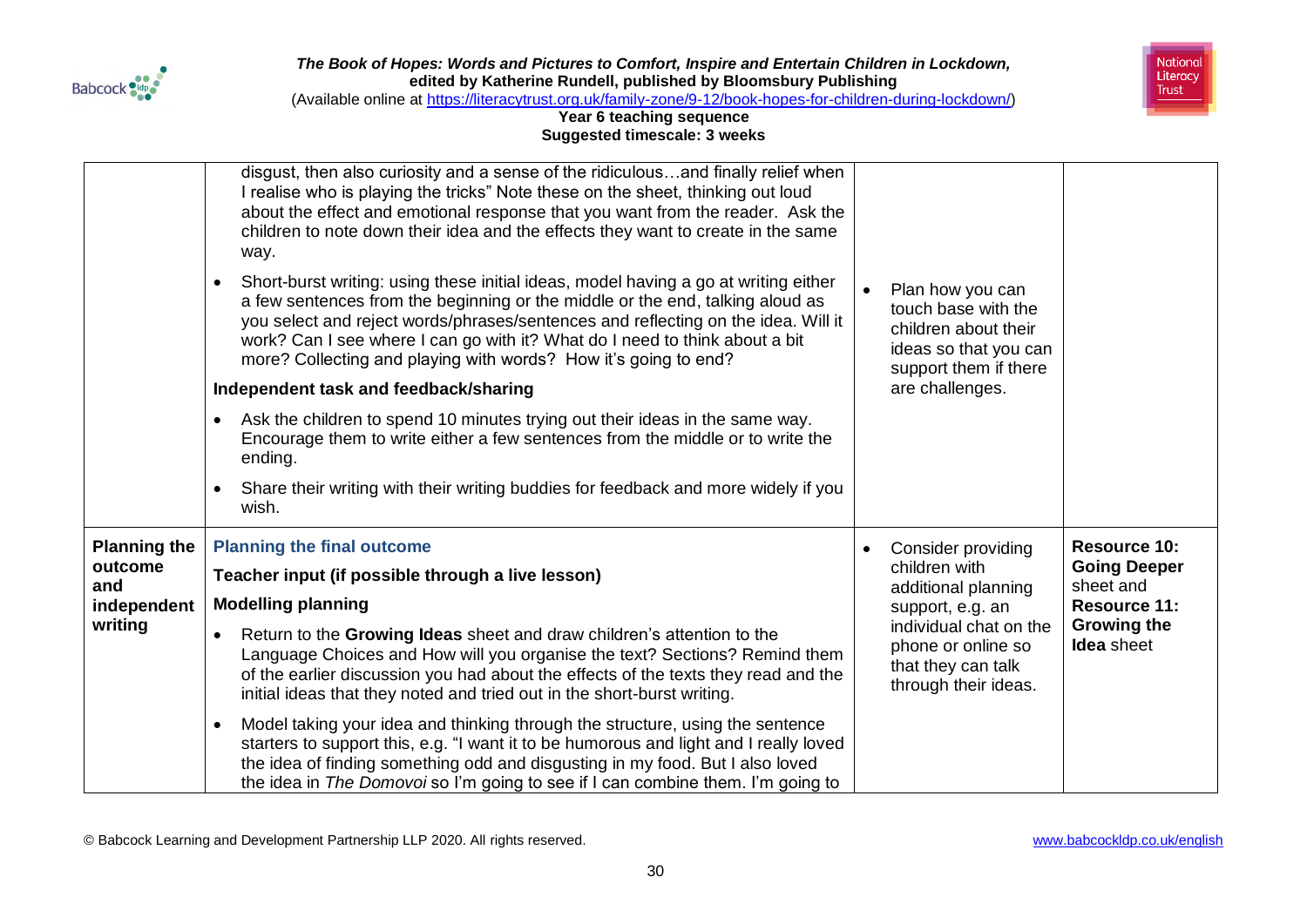



(Available online at [https://literacytrust.org.uk/family-zone/9-12/book-hopes-for-children-during-lockdown/\)](https://literacytrust.org.uk/family-zone/9-12/book-hopes-for-children-during-lockdown/)

### **Year 6 teaching sequence Suggested timescale: 3 weeks**

| start with getting up in a bad mood and finding things in my breakfast. I'll<br>organise it by going through my meals in the day. I think I'll see something out<br>of the corner of my eye at lunchtime. I'll watch out and spot something peeking<br>out and winking at me from behind the salt cellar at teatime. By the end, I'll get<br>to my bedtime cocoa with nothing horrible in it but a mysterious little bulge that's<br>snoring at the bottom of my duvet. By that time, I'll be feeling happier from the<br>tricks of the creature." |                                           |  |
|----------------------------------------------------------------------------------------------------------------------------------------------------------------------------------------------------------------------------------------------------------------------------------------------------------------------------------------------------------------------------------------------------------------------------------------------------------------------------------------------------------------------------------------------------|-------------------------------------------|--|
| Make sure that children understand that they might want to take an idea from<br>one of the texts in the book but to express it in a different form. For example,<br>they might transform one of the narrative ideas into a poem. Stress that they do<br>not need to follow the model of any particular text.                                                                                                                                                                                                                                       |                                           |  |
| Look at the box about language choices. Model returning to your Going Deeper<br>$\bullet$<br>sheet to see if there are any words/phrases/sentences that you might want to<br>use or mimic. Model generating other words of phrases linked to the effects that<br>you want to create and the overall content of the writing.                                                                                                                                                                                                                        |                                           |  |
| <b>Independent Writing</b>                                                                                                                                                                                                                                                                                                                                                                                                                                                                                                                         |                                           |  |
| Ask the children to complete their own Growing the Idea sheet in the way that<br>you have modelled. You may wish to split the task into two parts (organisation<br>and language choices) following each bit of modelling.                                                                                                                                                                                                                                                                                                                          |                                           |  |
| Feedback/sharing                                                                                                                                                                                                                                                                                                                                                                                                                                                                                                                                   |                                           |  |
| Make sure that you have seen all the children's plans before they start writing<br>so that you can support those who are struggling.                                                                                                                                                                                                                                                                                                                                                                                                               |                                           |  |
| Writing, editing and proof reading                                                                                                                                                                                                                                                                                                                                                                                                                                                                                                                 | Consider how to                           |  |
| <b>Teacher input</b>                                                                                                                                                                                                                                                                                                                                                                                                                                                                                                                               | keep in touch with<br>children while they |  |
| Independent writing                                                                                                                                                                                                                                                                                                                                                                                                                                                                                                                                | are writing, e.g. by                      |  |
| Give the children time to write independently either in one long session or two<br>shorter ones according to what works best for your class and current situation.                                                                                                                                                                                                                                                                                                                                                                                 | phone, Skype, online<br>platform etc.     |  |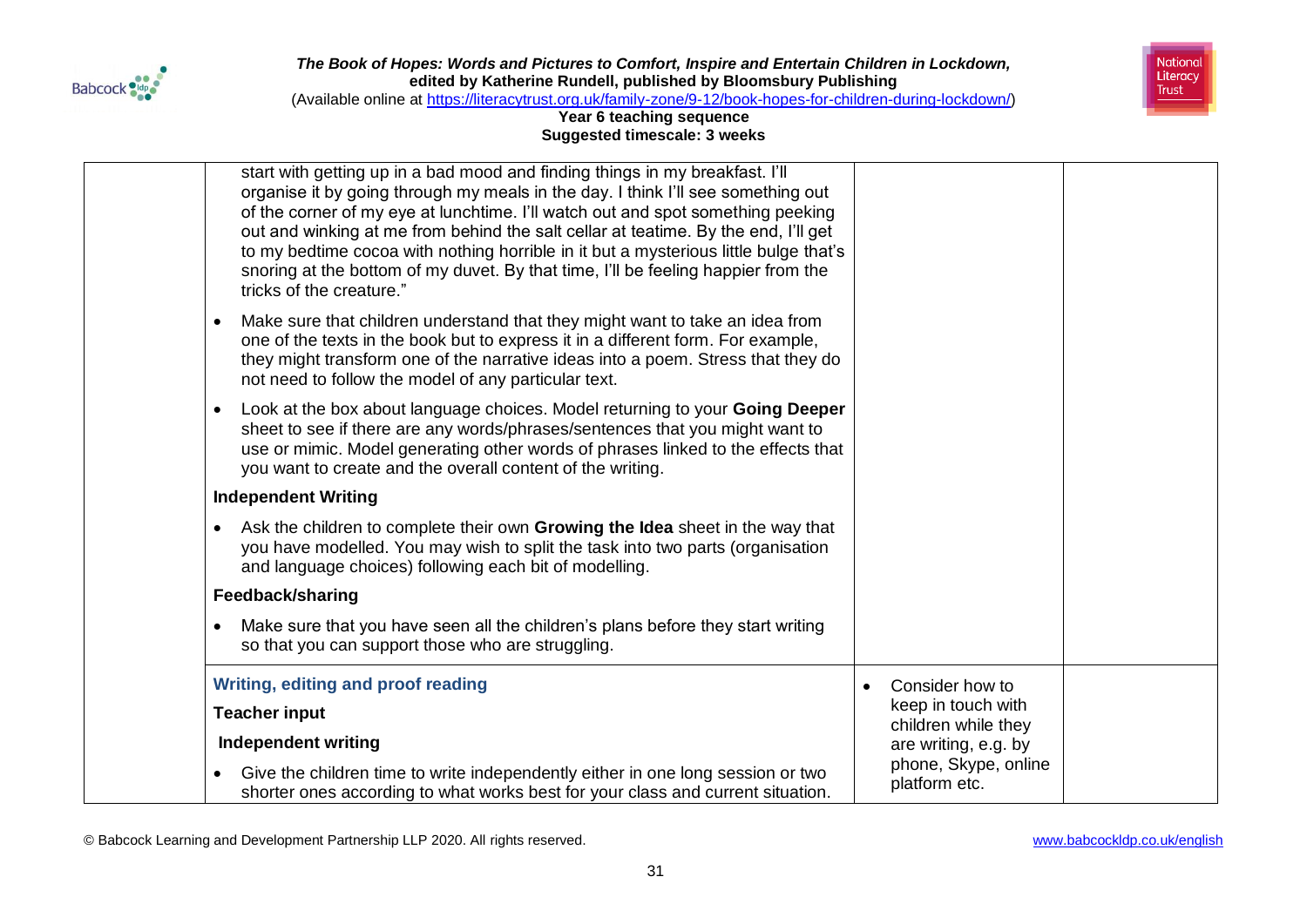



(Available online at [https://literacytrust.org.uk/family-zone/9-12/book-hopes-for-children-during-lockdown/\)](https://literacytrust.org.uk/family-zone/9-12/book-hopes-for-children-during-lockdown/)

| Encourage them to keep in touch with their writing buddy to share ideas as they<br>go along and to support them with keeping going.                                                                                                                                                                                                                                                                                                                                      |                                                             |
|--------------------------------------------------------------------------------------------------------------------------------------------------------------------------------------------------------------------------------------------------------------------------------------------------------------------------------------------------------------------------------------------------------------------------------------------------------------------------|-------------------------------------------------------------|
| Establish some guidelines with the children for feedback between writing<br>$\bullet$<br>buddies and agree when children will send you their writing drafts for feedback.                                                                                                                                                                                                                                                                                                |                                                             |
| <b>Teacher input</b>                                                                                                                                                                                                                                                                                                                                                                                                                                                     |                                                             |
| <b>Editing</b>                                                                                                                                                                                                                                                                                                                                                                                                                                                           |                                                             |
| Identify areas where children need support, e.g. with structure or vocabulary.<br>$\bullet$                                                                                                                                                                                                                                                                                                                                                                              | Plan how you can                                            |
| Decide how to support children with editing: this might be whole class or in<br>$\bullet$<br>small groups in Writers' Workshops based on need. Model using your writing<br>and/or the children's (if this is normal class practice):                                                                                                                                                                                                                                     | lead Writer's<br>Workshops remotely<br>with small groups so |
| to sort out muddles or where writing doesn't make sense<br>$\circ$                                                                                                                                                                                                                                                                                                                                                                                                       | that they can<br>collaboratively                            |
| to improve vocabulary choices<br>$\circ$                                                                                                                                                                                                                                                                                                                                                                                                                                 | support one another.                                        |
| to support with structure, particularly endings<br>$\circ$                                                                                                                                                                                                                                                                                                                                                                                                               |                                                             |
| Share ongoing drafts and improvements with the class and positive experiences<br>between writing buddies.                                                                                                                                                                                                                                                                                                                                                                |                                                             |
| <b>Teacher input</b>                                                                                                                                                                                                                                                                                                                                                                                                                                                     |                                                             |
| <b>Proof reading</b>                                                                                                                                                                                                                                                                                                                                                                                                                                                     |                                                             |
| Model proof reading your writing for accuracy, using the spelling and grammar<br>$\bullet$<br>functions on the computer to support this. Focus on the areas listed below,<br>separating the proof reading for spelling from that of punctuation and only<br>including those elements that can realistically be corrected by the children. If<br>children have chosen to use other punctuation, prompt them to correct frequent<br>errors with your support if necessary. |                                                             |
| Spelling of high frequency words<br>$\circ$                                                                                                                                                                                                                                                                                                                                                                                                                              |                                                             |
| Capital letters and full-stops<br>$\circ$                                                                                                                                                                                                                                                                                                                                                                                                                                |                                                             |
|                                                                                                                                                                                                                                                                                                                                                                                                                                                                          |                                                             |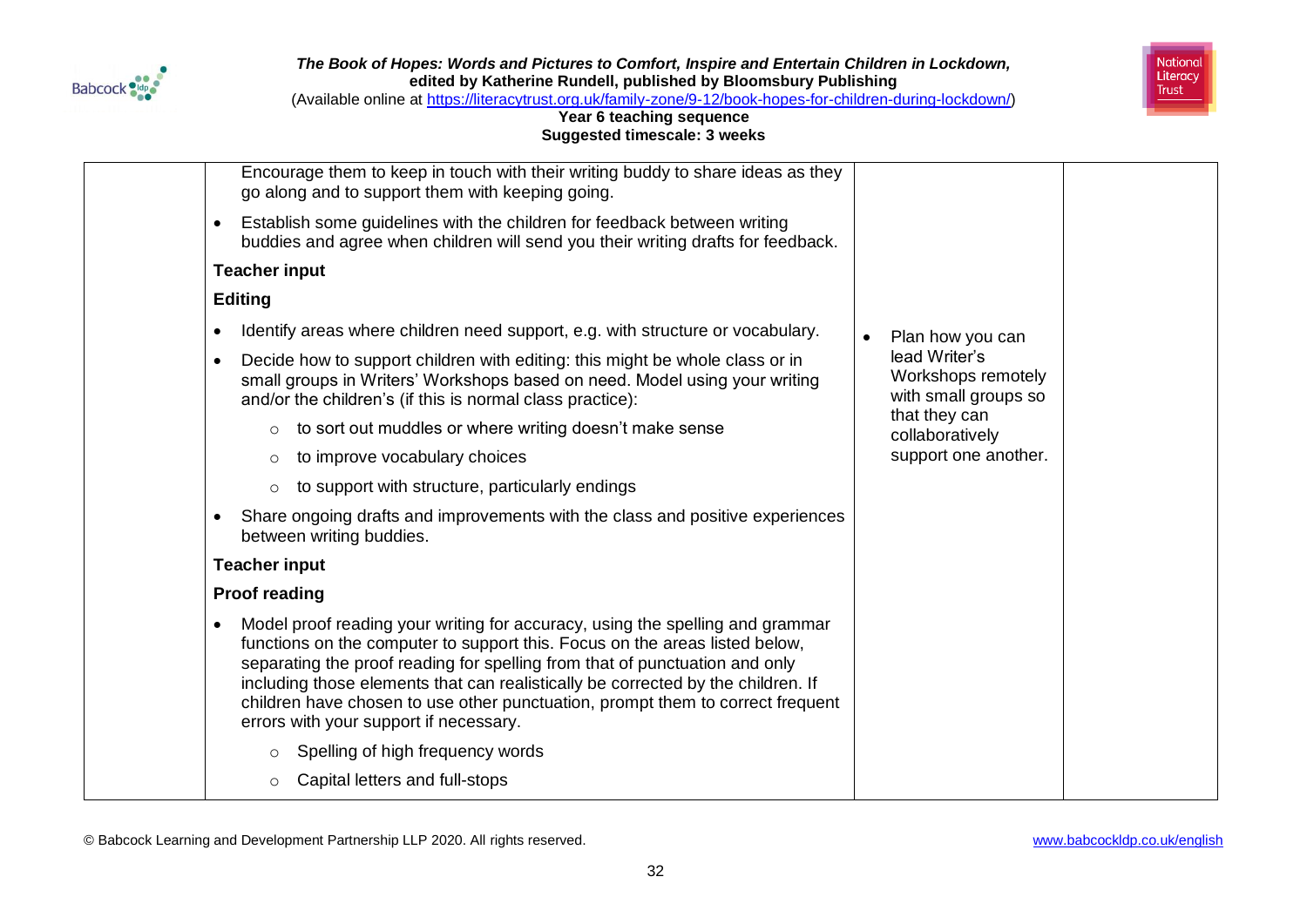



(Available online at [https://literacytrust.org.uk/family-zone/9-12/book-hopes-for-children-during-lockdown/\)](https://literacytrust.org.uk/family-zone/9-12/book-hopes-for-children-during-lockdown/)

|                     | Commas in lists or after fronted adverbial words, phrases or clauses<br>$\circ$                                                                                                                                                                 |                                               |                                    |
|---------------------|-------------------------------------------------------------------------------------------------------------------------------------------------------------------------------------------------------------------------------------------------|-----------------------------------------------|------------------------------------|
|                     | Speech marks for any speech<br>$\circ$<br>Allow children time to write up, illustrate and share final versions between                                                                                                                          |                                               |                                    |
|                     | writing buddies.                                                                                                                                                                                                                                |                                               |                                    |
| <b>Preparing to</b> | <b>Reading aloud with fluency and prosody</b>                                                                                                                                                                                                   | Encourage children                            | <b>Recording and</b>               |
| perform             | Teaching input (in live session if possible)                                                                                                                                                                                                    | to practise reading<br>their work to an adult | online platform<br>for performance |
|                     | Model reading your text aloud in different ways and ask the children to feedback<br>to you about elements of this that were/weren't successful. Use this to establish<br>some guidelines for performing their writing. For example:             | at home.                                      |                                    |
|                     | Speed<br>$\circ$                                                                                                                                                                                                                                |                                               |                                    |
|                     | Clear diction and volume<br>$\circ$                                                                                                                                                                                                             |                                               |                                    |
|                     | Attending to punctuation<br>$\circ$                                                                                                                                                                                                             |                                               |                                    |
|                     | Expression and emphasis<br>$\circ$                                                                                                                                                                                                              |                                               |                                    |
|                     | Allow children time to practise their performance, if possible with feedback from<br>an adult. For those who don't want to perform, the time can be used to make<br>sure that their final version can be presented visually with illustrations. |                                               |                                    |
|                     | Arrange for children to perform their work as part of the overall celebration of<br>their Book of Y6 Hopes.                                                                                                                                     |                                               |                                    |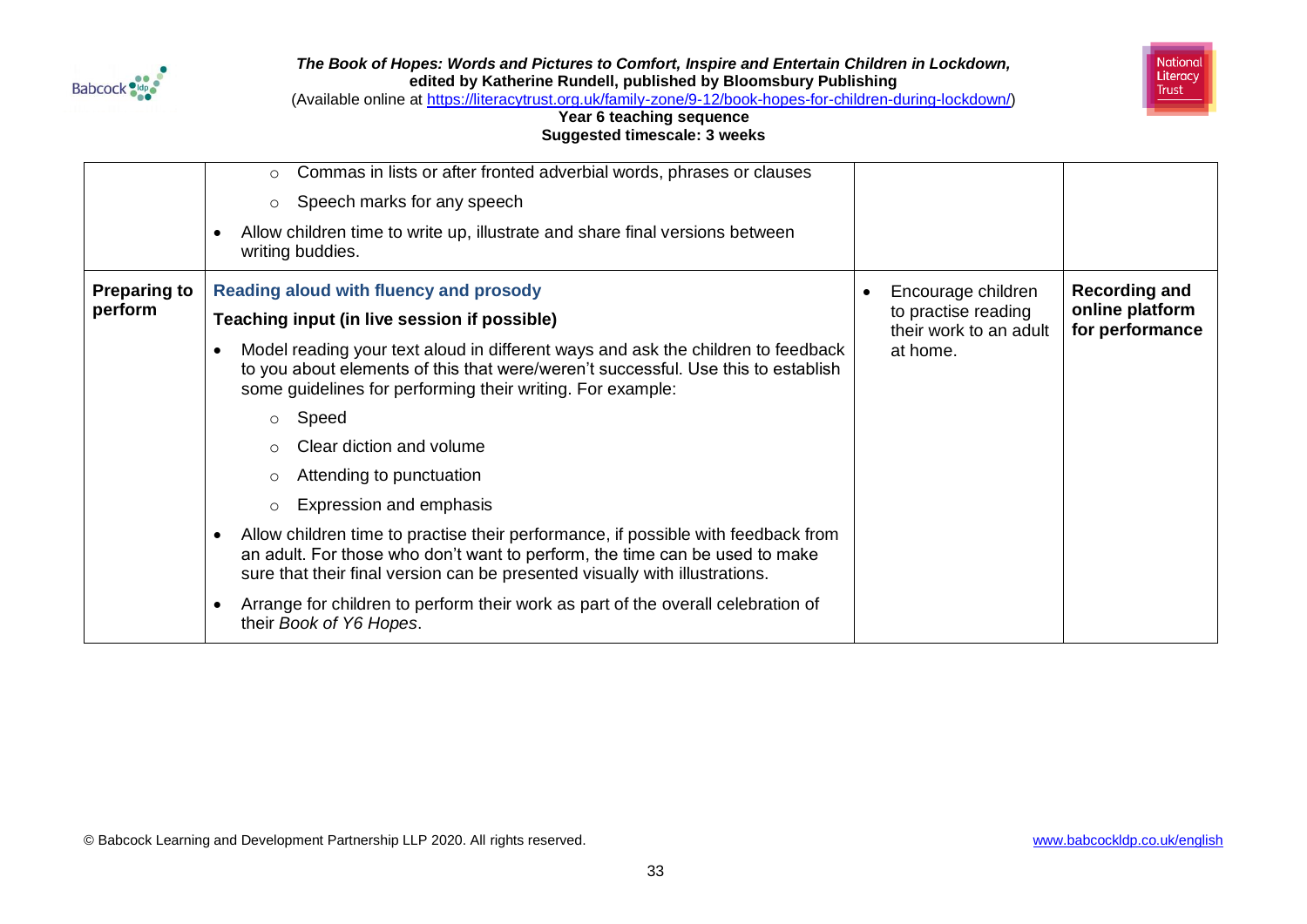

*The Book of Hopes: Words and Pictures to Comfort, Inspire and Entertain Children in Lockdown,*  **edited by Katherine Rundell, published by Bloomsbury Publishing** (Available online at [https://literacytrust.org.uk/family-zone/9-12/book-hopes-for-children-during-lockdown/\)](https://literacytrust.org.uk/family-zone/9-12/book-hopes-for-children-during-lockdown/) National Literacy **Trust** 

**Year 6 teaching sequence Suggested timescale: 3 weeks**

## **Resource 9: Reading Responses**

| <b>Title of text</b>                                              | Thoughts/impressions/responses | Links to me/ links to other texts I know |
|-------------------------------------------------------------------|--------------------------------|------------------------------------------|
| Home and family                                                   |                                |                                          |
| Searching for Treasure,<br>Annabel Pitcher, p.43                  |                                |                                          |
| <b>Balcony Picnic, Michelle</b><br>Magorian, p.47                 |                                |                                          |
| A New Sun Up, Ben Bailey<br>Smith, p.229                          |                                |                                          |
| The Greatest Gift, Maz<br>Evans, p.253                            |                                |                                          |
| <b>Encounters with nature</b>                                     |                                |                                          |
| Hope or Learning the<br>Language of Birds, Jackie<br>Morris, p.76 |                                |                                          |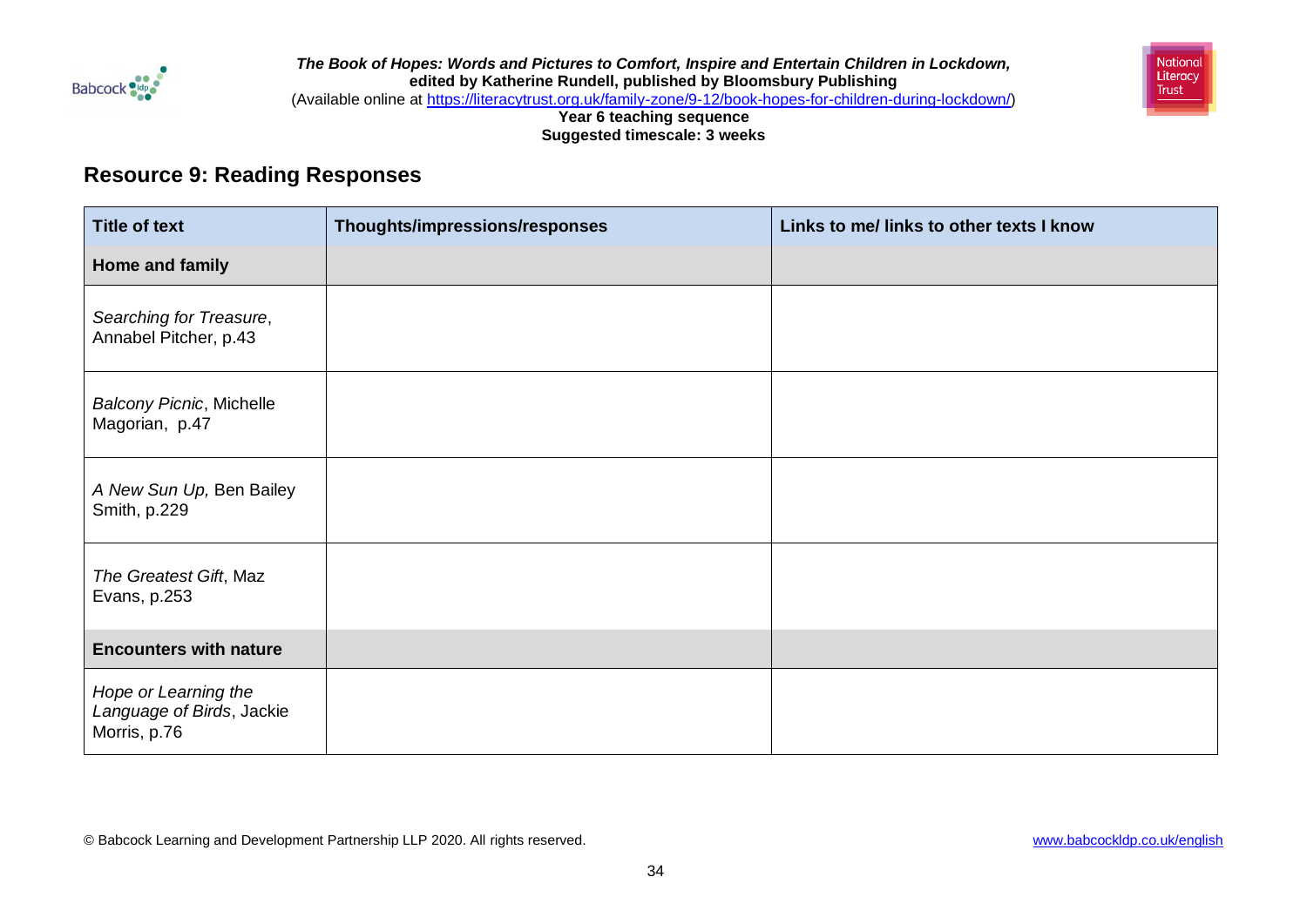



(Available online at [https://literacytrust.org.uk/family-zone/9-12/book-hopes-for-children-during-lockdown/\)](https://literacytrust.org.uk/family-zone/9-12/book-hopes-for-children-during-lockdown/)

**Year 6 teaching sequence Suggested timescale: 3 weeks**

| <b>Butterfly Field, Jo Cotterill</b><br>p.103                     |  |
|-------------------------------------------------------------------|--|
| Hare Time, Piers Torday,<br>p.124                                 |  |
| A Golden Visitation, Ed Vere,<br>p.128                            |  |
| <b>Thoughts and feelings</b>                                      |  |
| A Song of Gladness, Michael<br>Morpurgo, p.2                      |  |
| That Peeling Feeling, Jack<br>Noel, p.114                         |  |
| Me, Swapna Haddow, p.291                                          |  |
| The Store Full of Magical<br>Things, Rutendo<br>Tavengerwei p.317 |  |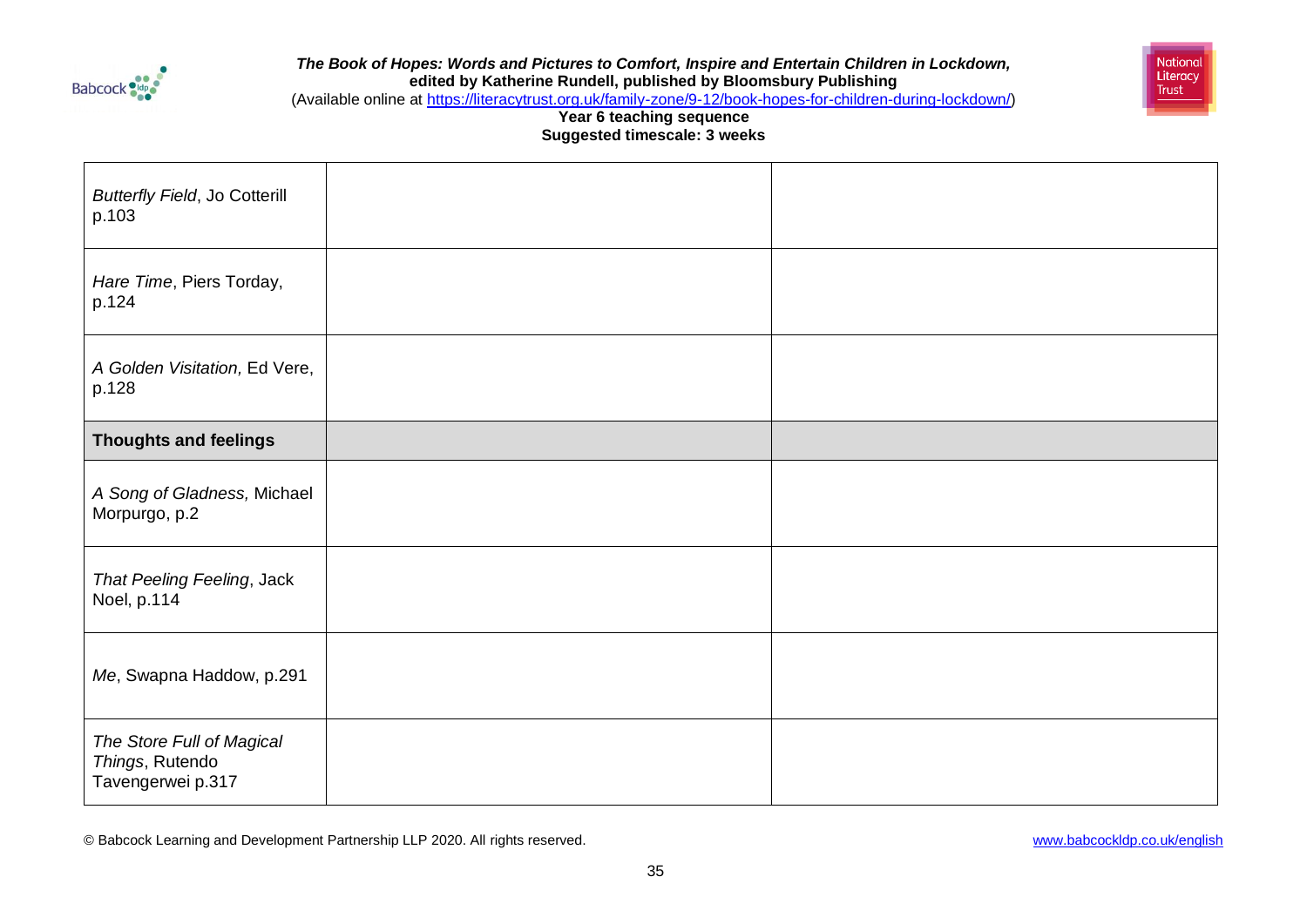



(Available online at [https://literacytrust.org.uk/family-zone/9-12/book-hopes-for-children-during-lockdown/\)](https://literacytrust.org.uk/family-zone/9-12/book-hopes-for-children-during-lockdown/)

**Year 6 teaching sequence Suggested timescale: 3 weeks**

| <b>Amazing animals</b>                                    |  |
|-----------------------------------------------------------|--|
| The Naughtiest Cat I Have<br>Ever Known, S. F. Said, p.68 |  |
| Hope is An Ancient Reptile,<br>Sophie Dahl, p.131         |  |
| Silver, Hilary McKay, p.142                               |  |
| Moses and the Watering<br>Can, William Sutcliffe, p.146   |  |
| Just imaginestory ideas                                   |  |
| A Way to the Stars, David<br>Almond, p.22                 |  |
| The Domovoi, Zana Fraillon,<br>p.166                      |  |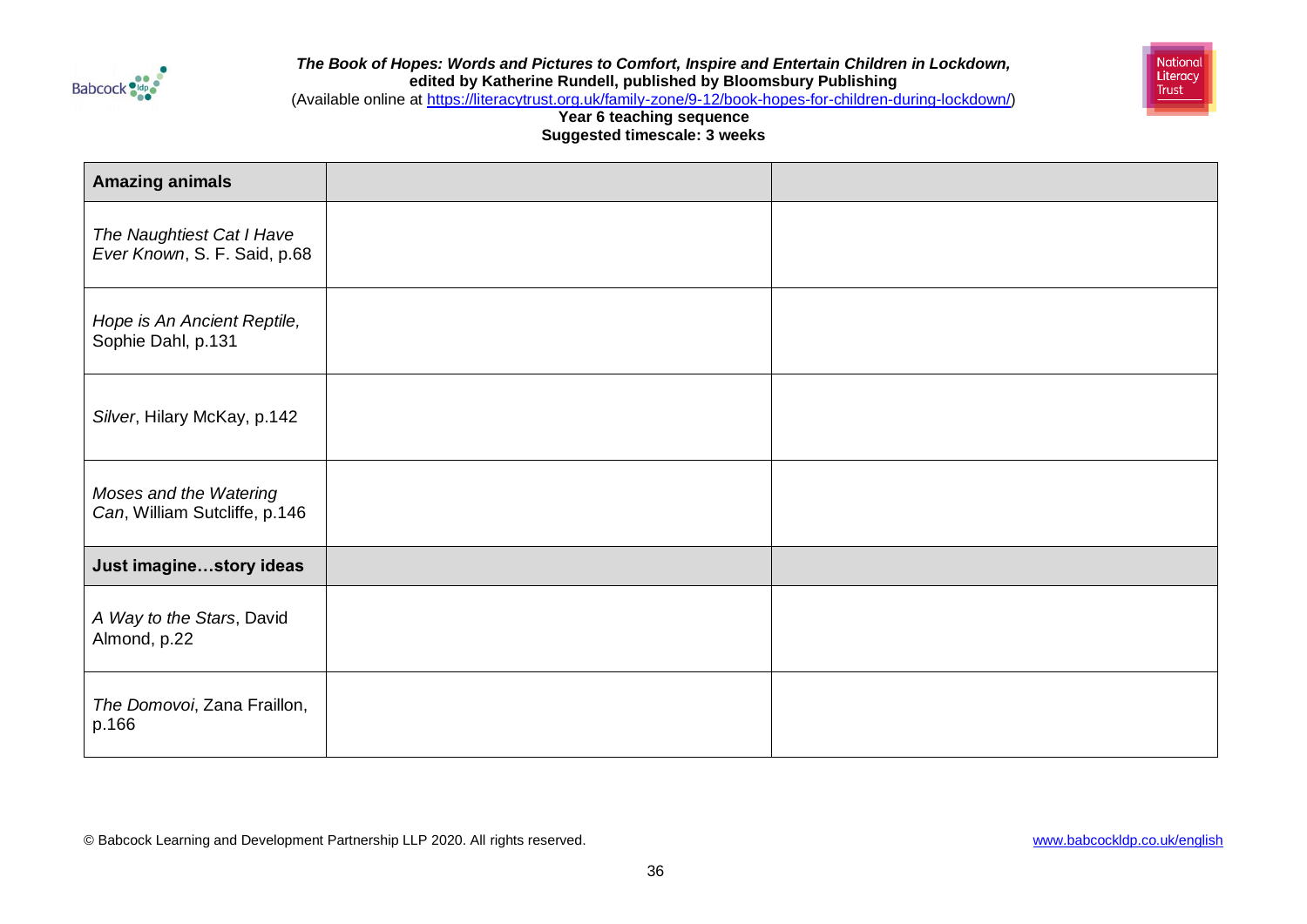



(Available online at [https://literacytrust.org.uk/family-zone/9-12/book-hopes-for-children-during-lockdown/\)](https://literacytrust.org.uk/family-zone/9-12/book-hopes-for-children-during-lockdown/)

| Box of Pencils, Gillian Cross,<br>p.188        |  |
|------------------------------------------------|--|
| Jeddi's Attic, Aisha Bushby,<br>p.264          |  |
| Perchance to Dream, Chris<br>Riddell p.321     |  |
| Hunters of Hope, Lissa<br>Evans, p.326         |  |
| My Favourite Game, Harriet<br>Muncaster, p.329 |  |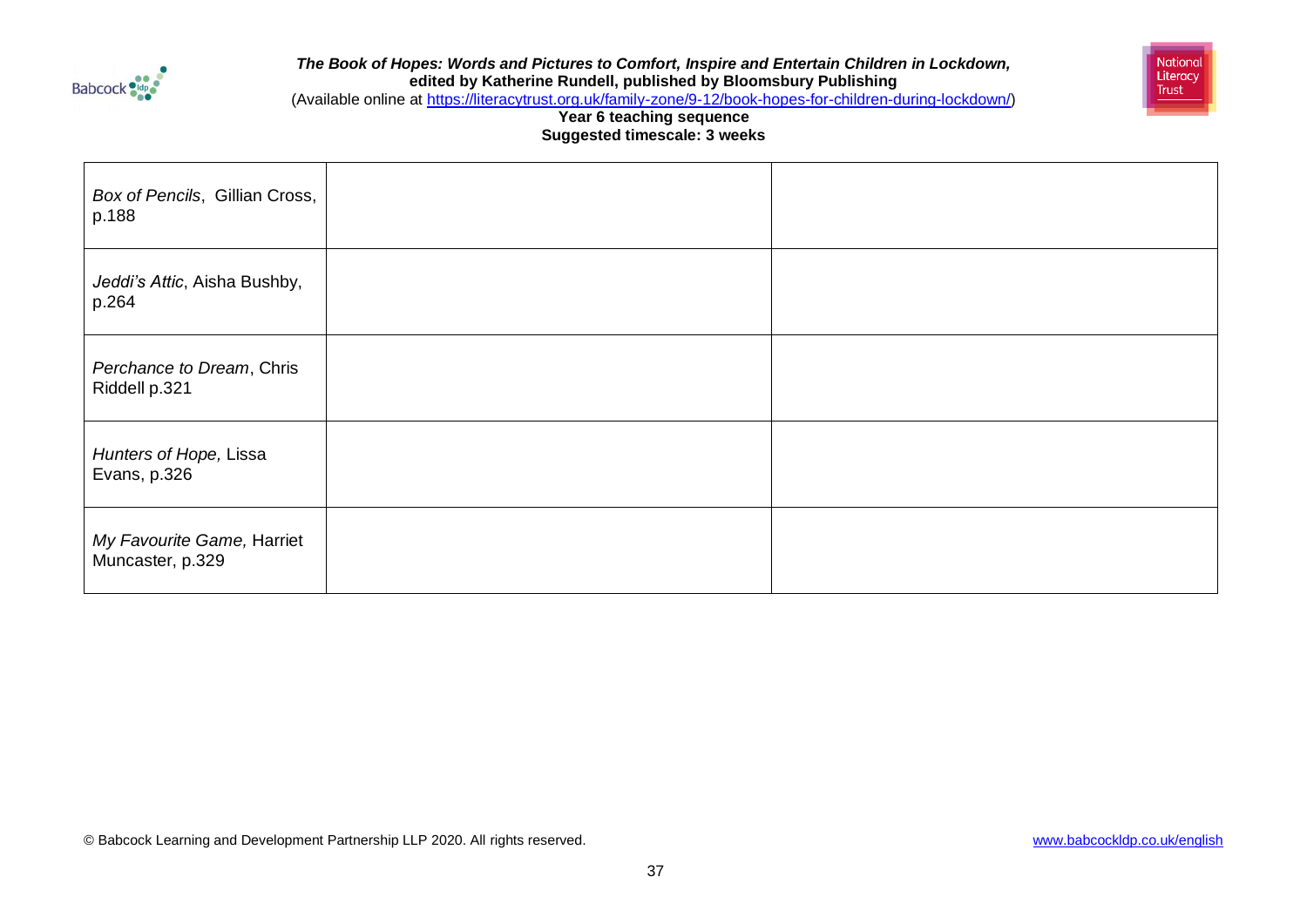

*The Book of Hopes: Words and Pictures to Comfort, Inspire and Entertain Children in Lockdown,*  **edited by Katherine Rundell, published by Bloomsbury Publishing** (Available online at [https://literacytrust.org.uk/family-zone/9-12/book-hopes-for-children-during-lockdown/\)](https://literacytrust.org.uk/family-zone/9-12/book-hopes-for-children-during-lockdown/) National Literacy Trust

**Year 6 teaching sequence Suggested timescale: 3 weeks**

# **Resource 10: Going Deeper**

| Title of the text and page number                                                                                                                                                                                                                                                                  |                                                                                                                                                                 |  |
|----------------------------------------------------------------------------------------------------------------------------------------------------------------------------------------------------------------------------------------------------------------------------------------------------|-----------------------------------------------------------------------------------------------------------------------------------------------------------------|--|
| <b>Effects of the text</b><br>How did it make you feel and think?<br>$\bullet$<br>Did your feelings and responses change as you were reading?<br>How did you feel at the end?                                                                                                                      | How is the text organised?<br>How does it begin?<br>$\bullet$<br>How does it end?<br>$\bullet$<br>What have you noticed about how it is organised?<br>$\bullet$ |  |
| Language<br>Make a note of words and phrases that you liked and that helped to create the feelings and effects that you noted above.<br>Make a note of any words that you don't understand and want to check with your teacher or in a dictionary.<br>Write down a sentence that stood out to you. |                                                                                                                                                                 |  |
| Things I want to remember and ideas for my writing                                                                                                                                                                                                                                                 |                                                                                                                                                                 |  |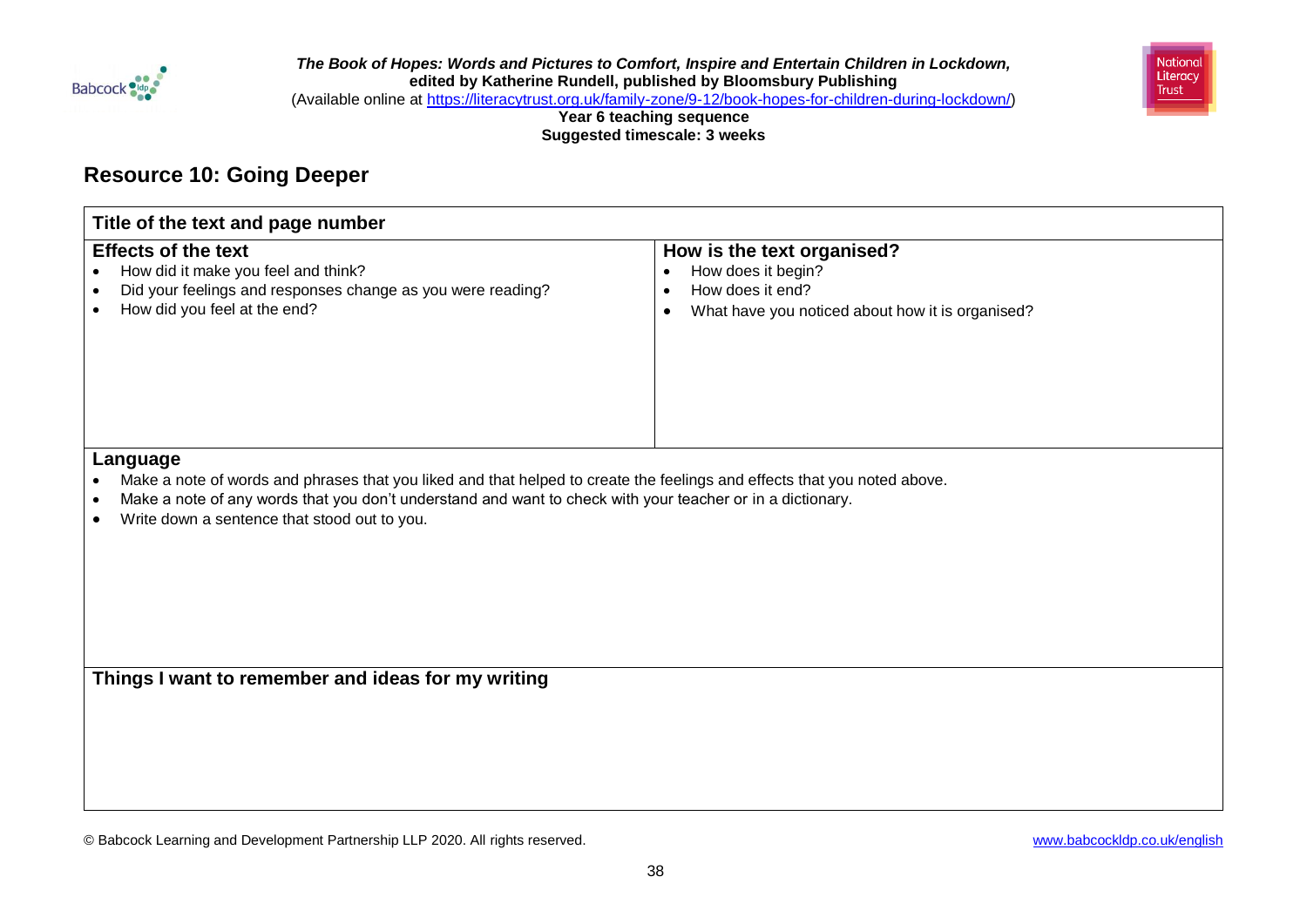



(Available online at [https://literacytrust.org.uk/family-zone/9-12/book-hopes-for-children-during-lockdown/\)](https://literacytrust.org.uk/family-zone/9-12/book-hopes-for-children-during-lockdown/)

**Year 6 teaching sequence Suggested timescale: 3 weeks**

**Resource 11: Growing the idea** (Enlarge this page to A3 to allow plenty of space for planning.)

| Main idea for my writing                                                                                                                                                                                                                                             |                                                                                                                                                                                                                                               |
|----------------------------------------------------------------------------------------------------------------------------------------------------------------------------------------------------------------------------------------------------------------------|-----------------------------------------------------------------------------------------------------------------------------------------------------------------------------------------------------------------------------------------------|
| What form of writing will it be, e.g. story, poem, recount, information?                                                                                                                                                                                             |                                                                                                                                                                                                                                               |
| <b>Effects that I want to create</b><br>Write your three words below using these prompts to help you:<br>How do you want your reader to feel and think?<br>Do you want their feelings and responses change as they read?<br>How do you want them to feel by the end? | How will you organise your text?<br>Think about the following questions and use the sentence prompts to<br>support your planning.<br>How/where will you start?<br>Where will you end?<br>How will your text be organised?<br>At the beginning |
| Language choices<br>Words and phrases that you want to use<br>Your trial sentences                                                                                                                                                                                   |                                                                                                                                                                                                                                               |